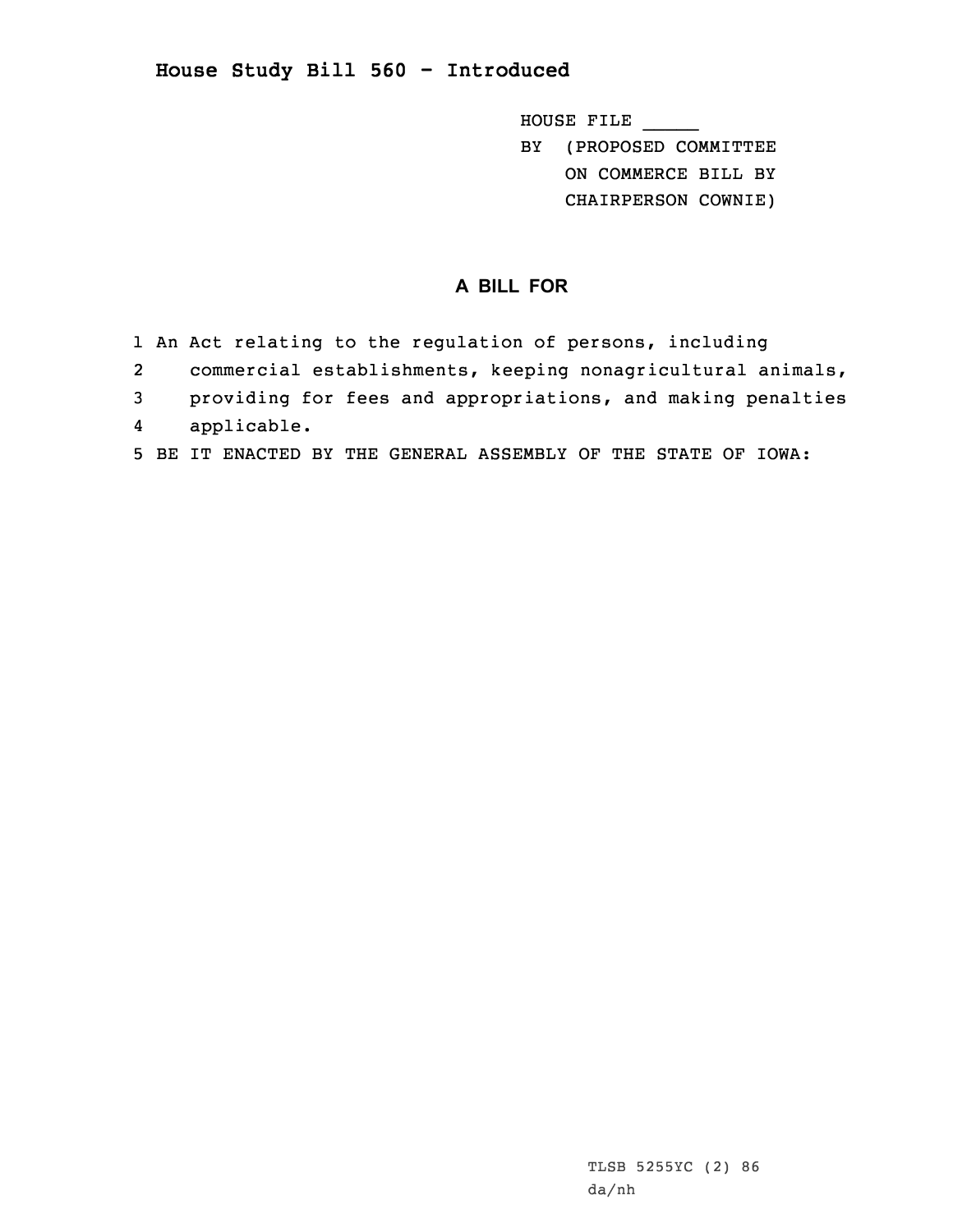1 DIVISION I 2 REGULATION, FEES, AND APPROPRIATIONS Section 1. Section 162.2, subsections 6, 14, 15, 17, 23, and 26, Code 2016, are amended by striking the subsections. Sec. 2. Section 162.2, subsections 3, 8, 9, 10, and 27, Code 2016, are amended to read as follows: 3. *"Animal shelter"* means <sup>a</sup> facility which is housing 8 facility used to receive, house, or contain dogs or cats,  $or$  both, or transfer vertebrate animals and which is owned, operated, or maintained by an incorporated humane society, animal welfare society, society for the prevention of cruelty to animals, or other nonprofit organization devoted to the welfare, protection, and humane treatment of such animals. 148. *a. Commercial breeder*<sup>*"*</sup> means a person<sub>*r*</sub> engaged in the 15 business of breeding dogs or cats $<sub>7</sub>$  who sells, exchanges, or</sub> leases dogs or cats in return for consideration, or who offers 17 to do so, whether or not the animals dogs or cats are raised, trained, groomed, or boarded by the person. *b.* Notwithstanding paragraph *"a"*, *"commercial breeder"* does not mean any of the following: 21 (1) <sup>A</sup> person who is <sup>a</sup> small breeder, competitive show breeder, or specialized breeder. 23 (2) A person who owns or harbors keeps three or fewer 24 breeding <del>males or females is not a commercial breeder</del> male or 25 female dogs or cats. However, a person who breeds any number of breeding male or female greyhounds for the purposes of using them for pari-mutuel wagering at <sup>a</sup> racetrack as provided in [chapter](https://www.legis.iowa.gov/docs/code/2016/99D.pdf) 99D shall be considered <sup>a</sup> commercial breeder 29 irrespective of whether the person sells, leases, or exchanges the greyhounds for consideration or offers to do so. 9. *"Commercial establishment"* or *"establishment"* means an any of the following: *a.* An animal rescue. *b.* An animal sanctuary. *c.* An animal shelter,.

LSB 5255YC (2) 86

-1-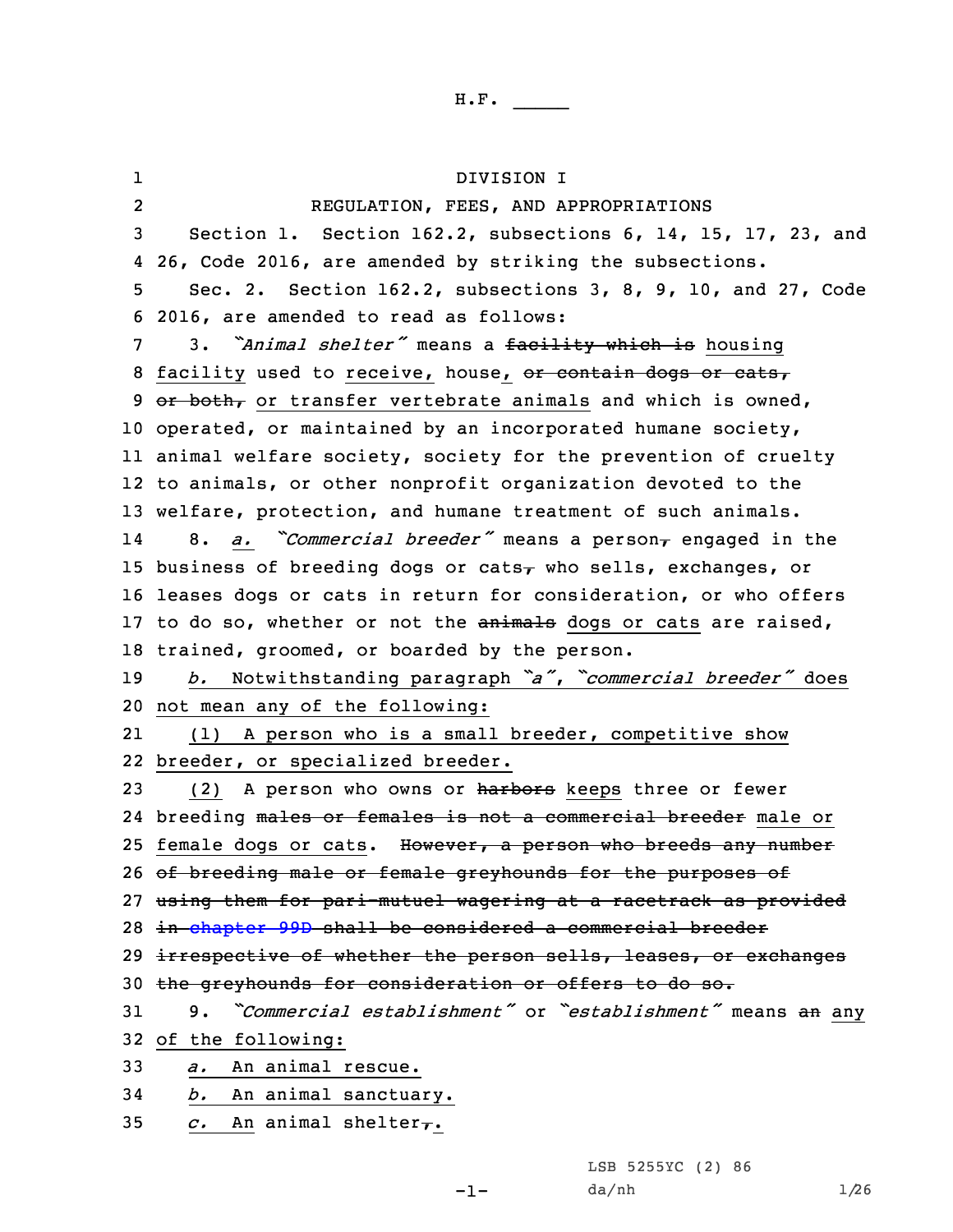- H.F. \_\_\_\_\_
- 1 $d.$  A boarding kennel<sub>7</sub>.
- 2*e.* A commercial breeder,.
- 3  $f.$  A commercial kennel<sub>7</sub>.
- 4*g.* <sup>A</sup> dealer,.
- 5 *h.* <sup>A</sup> grooming facility.
- 6 *i.* A pet shop $\tau$ .
- 7 *j.* A pound<sub>7</sub>.
- 8 *k.* A public auction, or.
- 9 *l.* <sup>A</sup> research facility.

10 *m.* <sup>A</sup> small breeder, competitive show breeder, or specialized 11 breeder.

12 10. *a. "Commercial kennel"* means <sup>a</sup> kennel which performs 13 grooming, a facility where boarding, or training services are 14 provided for dogs or cats in return for a consideration.

<sup>15</sup> *b. "Commercial kennel"* does not mean <sup>a</sup> facility in which <sup>a</sup> 16 dog or cat remains in the custody of the owner of the dog or 17 cat.

18 27. *"Vertebrate animal"* or *"animal"* means those vertebrate 19 animals other than members of the equine, bovine, ovine, and 20 porcine species, and ostriches, rheas, or emus.

21 Sec. 3. Section 162.2, Code 2016, is amended by adding the 22 following new subsections:

 NEW SUBSECTION. 2A. *"Animal rescue"* means <sup>a</sup> person who during <sup>a</sup> state fiscal year receives more than six adult dogs or cats, or more than three litters of dogs or cats, and who retains custody of the dogs or cats on <sup>a</sup> temporary basis until doing any of the following:

28 *a.* Transferring the dogs or cats to an animal shelter, 29 pound, or another animal rescue.

30 *b.* Relinquishing custody of the dogs or cats by adoption to 31 members of the public.

 NEW SUBSECTION. 2B. *"Animal sanctuary"* means <sup>a</sup> person who during <sup>a</sup> state fiscal year owns or leases and controls housing facilities where at least six adult dogs or cats have been received from one or more persons, if all of the following

 $-2-$ 

LSB 5255YC (2) 86 da/nh 2/26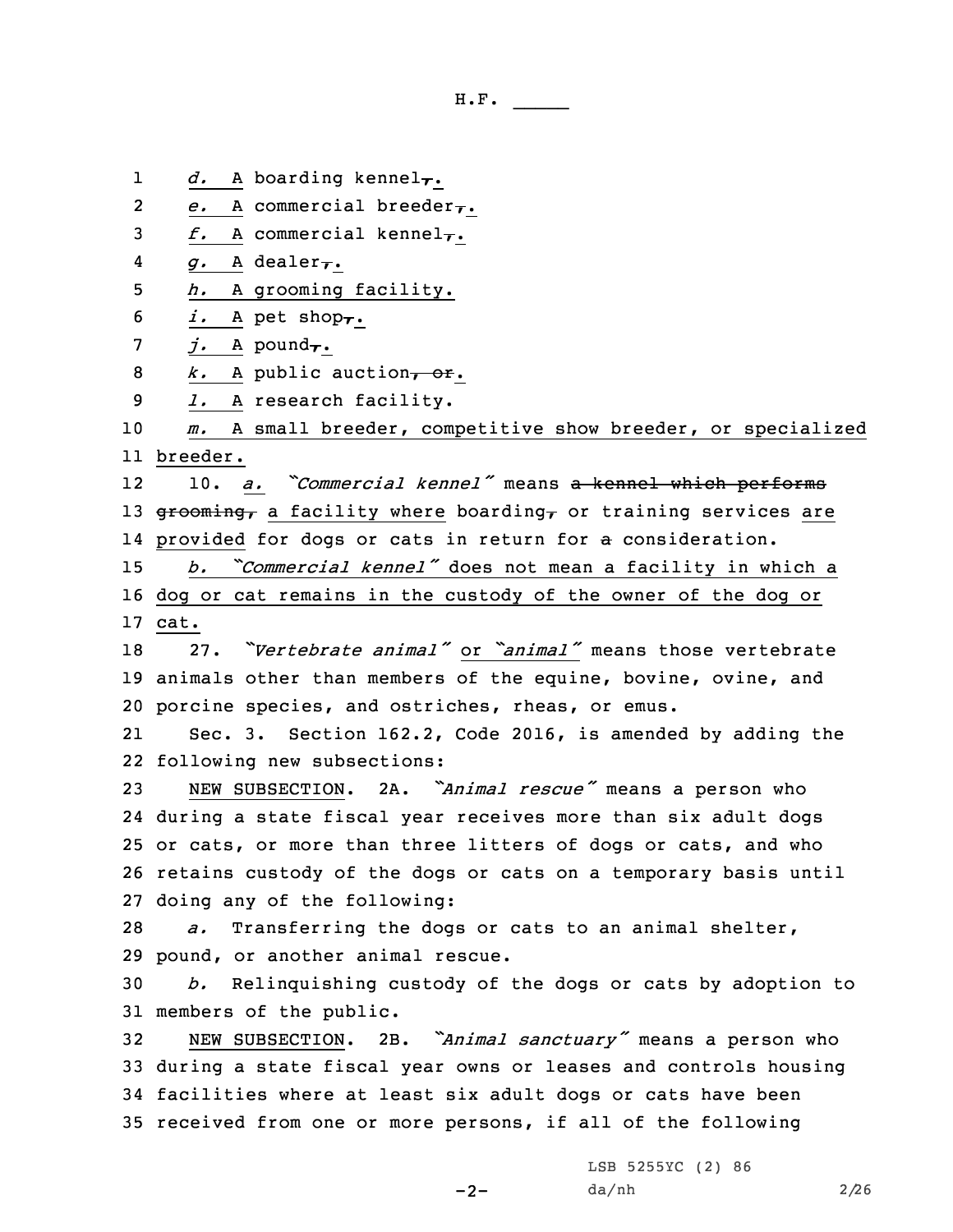1 apply:

2 *a.* When received, each dog or cat was any of the following: 3 (1) Abandoned, orphaned, or unwanted, or transferred by <sup>a</sup> 4 pound or animal shelter.

5 (2) In an impaired condition due to disease, injury, or 6 birth defect, or <sup>a</sup> threatened animal as defined in section 7 717B.1.

8 *b.* Each dog or cat is maintained by the person on <sup>a</sup> 9 permanent basis, until the death of the dog or cat, or the 10 person transfers the dog or cat to any of the following:

11(1) An animal rescue.

12(2) Another animal sanctuary.

13 (3) An animal shelter.

14(4) <sup>A</sup> pound.

 NEW SUBSECTION. 15A. *"Foster care home"* means <sup>a</sup> private residence that provides <sup>a</sup> vertebrate animal with temporary maintenance, including shelter and care, if the animal has been accepted by <sup>a</sup> person licensed as an animal rescue, animal shelter, or pound and that person is authorized by the department to oversee the operations of the private residence. 21 NEW SUBSECTION. 15B. *a. "Grooming facility"* means <sup>a</sup> business, including <sup>a</sup> salon, that as the principal part of its operation, provides grooming services in return for consideration.

<sup>25</sup> *b. "Grooming facility"* does not mean <sup>a</sup> business that does 26 any of the following:

27 (1) Only provides grooming services at the residence of the 28 owner of the dog or cat.

29 (2) Only provides grooming services at <sup>a</sup> mobile business 30 operating at different locations.

31 (3) Operates as part of <sup>a</sup> commercial kennel that provides 32 grooming services as an incidental part of its operation.

33 (4) Operates as part of <sup>a</sup> veterinary facility that provides 34 grooming services as an incidental part of its operation. 35 (5) Keeps the dog or cat for less than twenty-four hours

 $-3-$ 

LSB 5255YC (2) 86 da/nh 3/26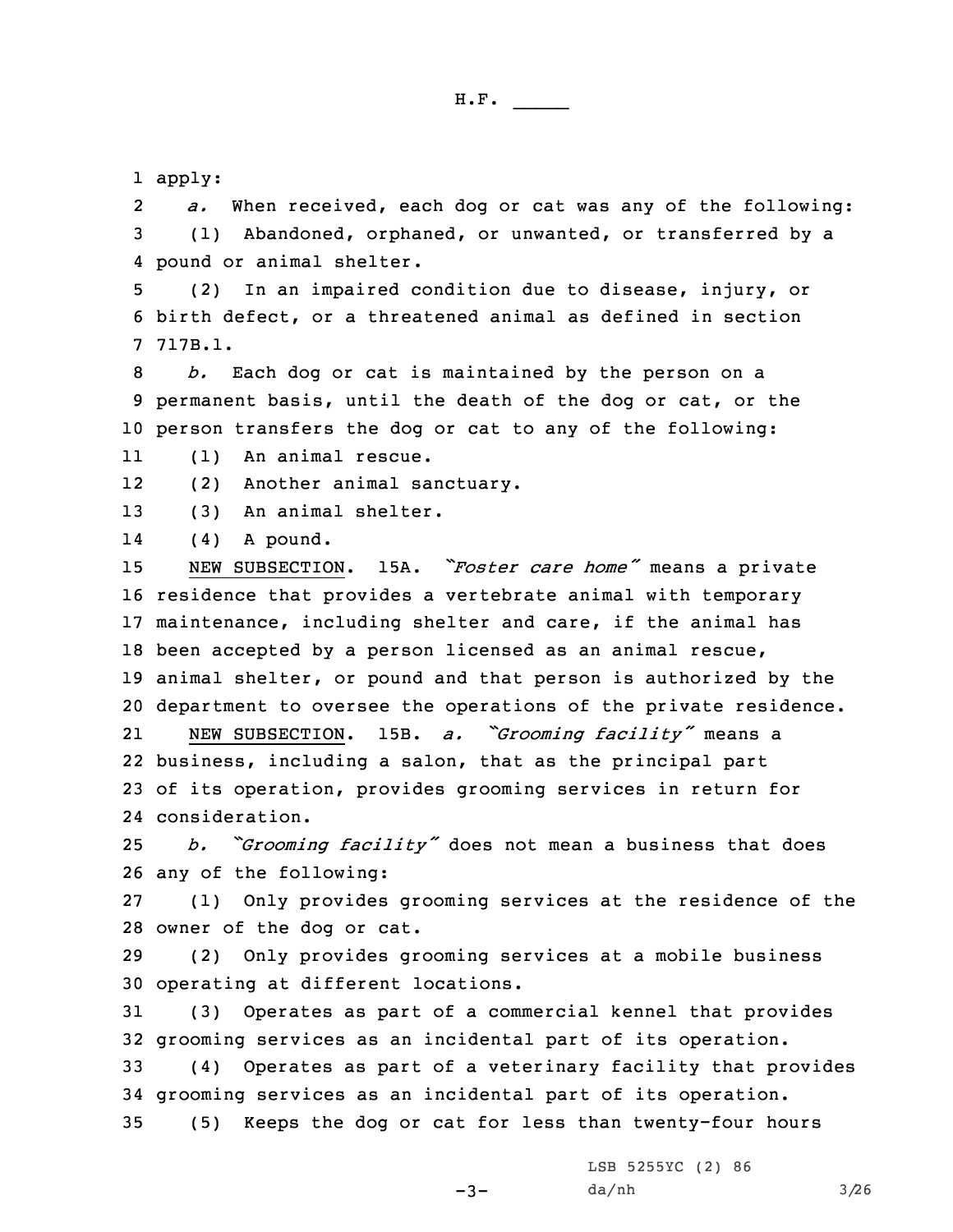1 during any one period.

2 NEW SUBSECTION. 15C. *"Grooming services"* means providing <sup>a</sup> dog or cat with hygienic care or treatment to improve appearance, which may include but is not limited to bathing; the removal of dead hair or skin; hair clipping, shaving, or brushing; nail trimming; or providing flea or tick control.

 NEW SUBSECTION. 16A. *"License"* means an authorization to operate <sup>a</sup> commercial establishment as provided in this chapter regardless of whether the authorization is also referred to as <sup>a</sup> permit or certificate of registration.

11 NEW SUBSECTION. 16B. *"Licensee"* means <sup>a</sup> commercial 12 establishment that operates pursuant to <sup>a</sup> license issued and 13 renewed by the department pursuant to section 162.2A.

14 NEW SUBSECTION. 16C. *"Local authority"* means the same as 15 defined in section 717B.1.

<sup>16</sup> NEW SUBSECTION. 20A. *"Practice of veterinary medicine"* 17 means the same as defined in section 169.3.

<sup>18</sup> NEW SUBSECTION. 24A. *a. "Small breeder, competitive show* <sup>19</sup> *breeder, or specialized breeder"* means <sup>a</sup> person who owns or 20 keeps dogs, if the person does all of the following:

21(1) Breeds the dogs.

22 (2) Sells, exchanges, or leases the dogs in return for 23 consideration, or offers to sell, exchange, or lease the dogs 24 in return for consideration.

25 (3) Keeps in any state fiscal year <sup>a</sup> total of not more than 26 three litters of puppies.

27 *b. "Small breeder, competitive show breeder, or specialized* <sup>28</sup> *breeder"* does not mean <sup>a</sup> person who owns or keeps three or fewer 29 breeding male or female dogs.

<sup>30</sup> *c. "Small breeder, competitive show breeder, or specialized* 31 *breeder"* does not mean <sup>a</sup> commercial breeder.

 NEW SUBSECTION. 28. *"Veterinary facility"* means <sup>a</sup> business where one or more licensed veterinarians are engaged in the practice of veterinary medicine. The business may also provide grooming services as an incidental part of its operation.

 $-4-$ 

LSB 5255YC (2) 86  $da/nh$  4/26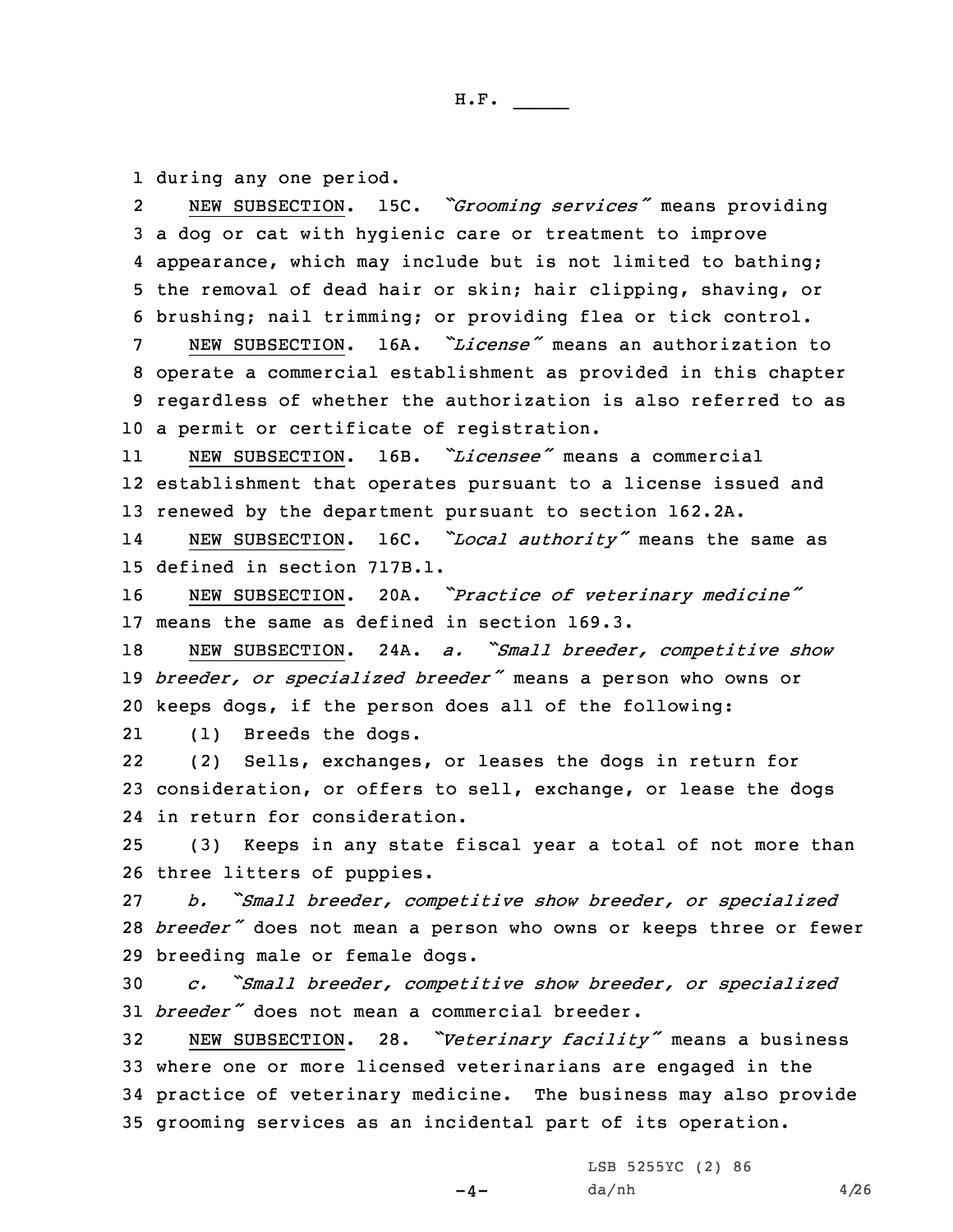1 Sec. 4. Section 162.2A, Code 2016, is amended to read as 2 follows: 3 **162.2A Application, issuance, and renewal of authorizations.** 41. The department shall provide for the operation of 5 issuance or renewal of <sup>a</sup> license to operate <sup>a</sup> commercial 6 establishment by issuing or renewing an authorization, 7 including any of the following:. A person who owns a 8 commercial establishment shall be deemed to operate that 9 commercial establishment. 10 *a.* <sup>A</sup> certificate of registration for <sup>a</sup> pound, animal ll <del>shelter, or research facility.</del> 12 *b.* <sup>A</sup> state license for <sup>a</sup> boarding kennel, commercial kennel, 13 or pet shop. 14 *c.* <sup>A</sup> state license or permit for <sup>a</sup> commercial breeder, 15 dealer, or public auction. A federal licensee must apply for 16 and be issued either <sup>a</sup> permit or <sup>a</sup> state license in lieu of <sup>a</sup> 17 permit. 18 2. *a.* <sup>A</sup> person must hold <sup>a</sup> current, valid license in order 19 to operate <sup>a</sup> commercial establishment. 20 *b.* A person must be issued a separate state hold a single 21 license<del>, certificate of registration, or permit</del> for each class 22 of commercial establishment owned or operated by the person, 23 regardless of how many locations for that class are operated 24 by the person. Each of the following is <sup>a</sup> separate class of 25 commercial establishment: 26 (1) An animal rescue. 27 (2) An animal sanctuary. 28 (3) An animal shelter. 29 (4) <sup>A</sup> boarding kennel. 30 (5) <sup>A</sup> commercial breeder. 31 (6) <sup>A</sup> commercial kennel. 32 (7) <sup>A</sup> grooming facility. 33 (8) A dealer. 34 (9) A pet shop. 35 (10) <sup>A</sup> pound.

da/nh 5/26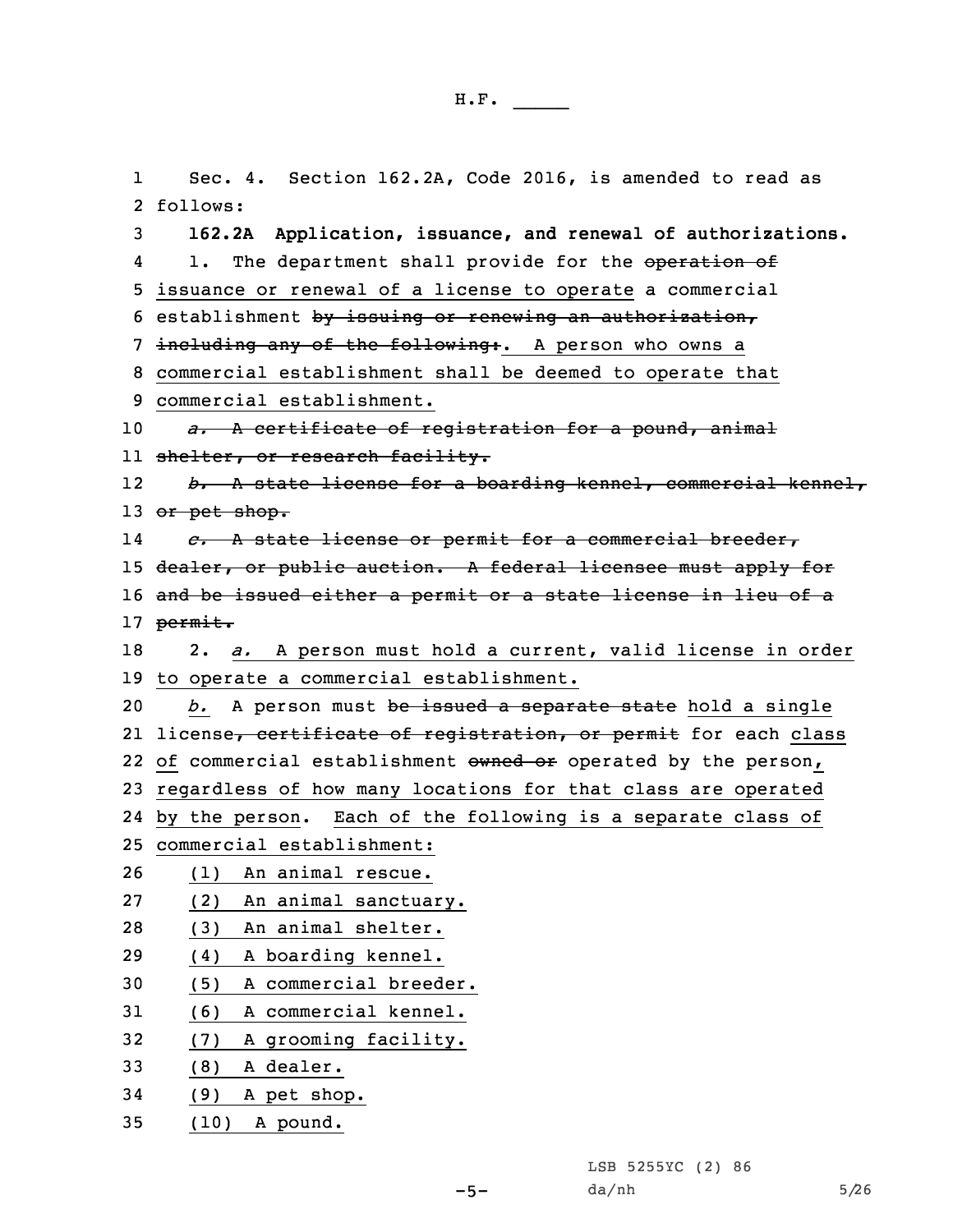1(11) <sup>A</sup> public auction.

2(12) <sup>A</sup> research facility.

3 (13) <sup>A</sup> small breeder, competitive show breeder, or 4 specialized breeder.

5 3. A person must apply for the issuance or renewal of an authorization <sup>a</sup> license on forms and according to procedures required by rules adopted by the department. The application shall contain information required by the department, including but not limited to all of the following:

<sup>10</sup> *a.* The person's name.

11*b.* The person's principal office or place of business.

12 *c.* The name, address, and type of establishment covered by 13 the authorization license.

14 *d.* The person's identification number. Notwithstanding chapter 22, the department shall keep the person's tax identification number confidential except for purposes of tax administration by the department of revenue, including as provided in [section](https://www.legis.iowa.gov/docs/code/2016/421.18.pdf) 421.18.

19 4. The authorization A license expires on an annual basis 20 as provided by the department, and must be renewed by the 21 commercial establishment on an annual basis on or before the 22 authorization's license's expiration date.

23 5. *a.* <sup>A</sup> commercial establishment applying for the issuance 24 <del>or renewal of a permit shall provide the department with proof</del> 25 that the person is a federal licensee.

 *b.* The department shall not require that it must enter onto the premises of <sup>a</sup> commercial establishment in order to issue <sup>a</sup> 28 permit. The department shall not require that it must enter onto the premises of <sup>a</sup> commercial establishment in order to renew <sup>a</sup> permit, unless it has reasonable cause to monitor the 31 commercial establishment as provided in section [162.10C](https://www.legis.iowa.gov/docs/code/2016/162.10C.pdf). The department may deny an application for the issuance or renewal of <sup>a</sup> license if the department determines that the applicant is in violation of this chapter or has not demonstrated that the

35 applicant will comply with the provisions of this chapter.

LSB 5255YC (2) 86

da/nh 6/26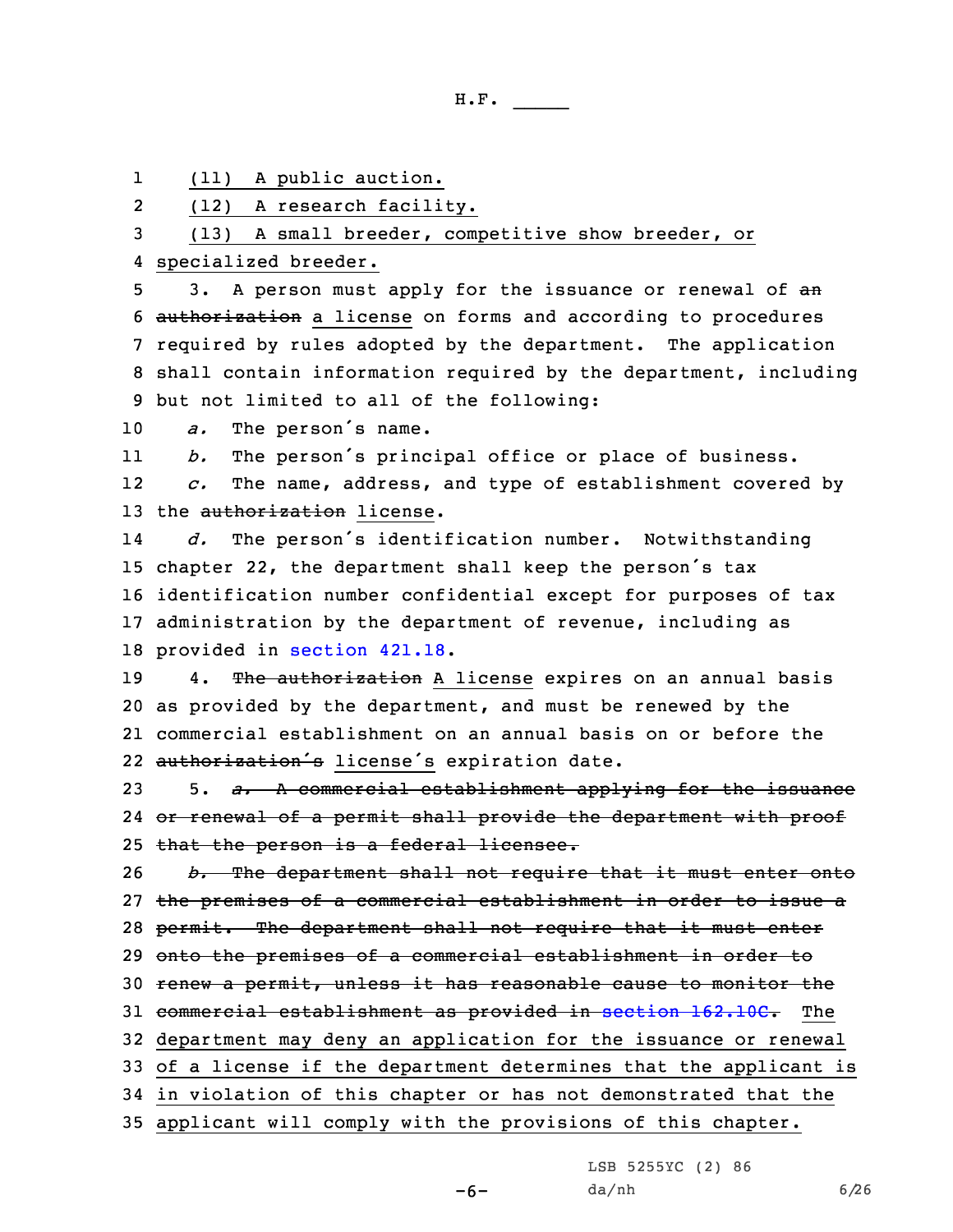1 Sec. 5. Section 162.2B, Code 2016, is amended by striking 2 the section and inserting in lieu thereof the following:

3 **162.2B Fees.**

4 1. The department shall establish, assess, and collect 5 fees for issuing or renewing <sup>a</sup> license as provided in section 6 162.2A. The fees assessed under this section shall include <sup>a</sup> 7 base amount plus any applicable scheduled amount.

8 2. For <sup>a</sup> commercial establishment that is an animal rescue, 9 animal sanctuary, animal shelter, pound, or research facility, 10 all of the following shall apply:

11 *a.* The base amount equals seventy-five dollars. <sup>A</sup> single 12 base amount shall be assessed for all locations operated by the 13 commercial establishment.

14*b.* A scheduled amount shall not be assessed.

15 3. For <sup>a</sup> commercial establishment that is <sup>a</sup> dealer or 16 grooming facility, all of the following shall apply:

17 *a.* The base amount equals one hundred dollars. <sup>A</sup> single 18 base amount shall be assessed for all locations operated by the 19 commercial establishment.

20 *b.* A scheduled amount shall not be assessed.

21 4. For <sup>a</sup> commercial establishment that is <sup>a</sup> boarding kennel, 22 commercial kennel, or public auction, all of the following 23 shall apply:

24 *a.* The base amount equals one hundred seventy-five dollars. 25 <sup>A</sup> single base amount shall be assessed for all locations 26 operated by the commercial establishment.

27 *b.* A scheduled amount shall not be assessed.

28 5. For <sup>a</sup> commercial establishment that is <sup>a</sup> pet shop, all 29 of the following shall apply:

30 *a.* The base amount equals one hundred seventy-five dollars. 31 <sup>A</sup> base amount shall be assessed for each location operated by 32 the pet shop.

33 *b.* (1) The scheduled amount shall be determined based on 34 the number of dogs and cats kept by the pet shop as follows: 35 (a) For at least one dog or cat but not more than twenty

 $-7-$ 

LSB 5255YC (2) 86 da/nh 7/26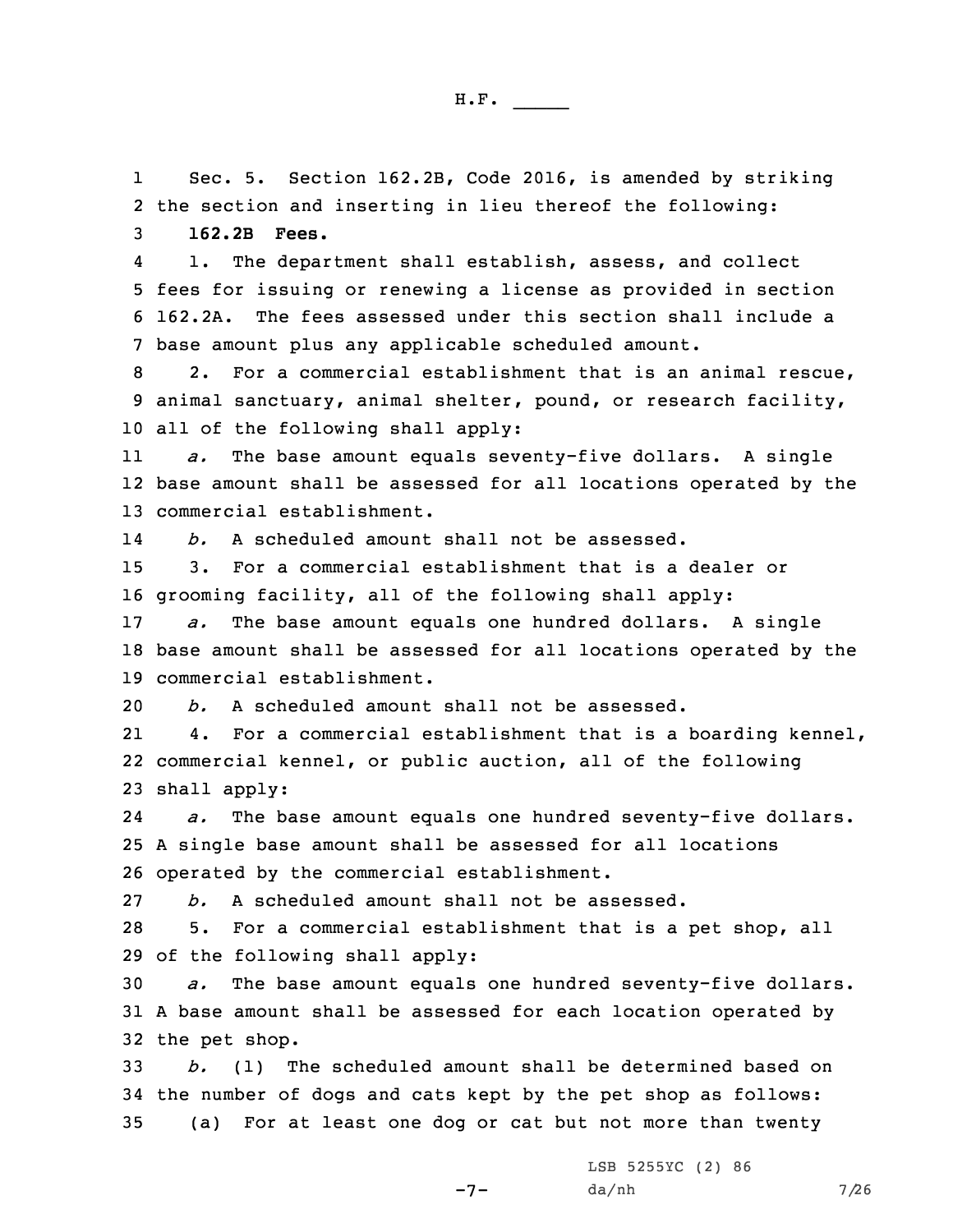1 dogs and cats, one hundred dollars.

2 (b) For more than twenty dogs and cats but not more than 3 forty dogs and cats, two hundred fifty dollars.

4 (c) For more than forty dogs and cats, five hundred dollars. (2) For purposes of determining the scheduled amount under this paragraph *"b"*, <sup>a</sup> dog or cat must be recorded as on hand for sale to the general public during the most recent inspection of the pet shop by the department. The scheduled amount shall be assessed for the total number of dogs or cats kept at all locations operated by the pet shop.

11 6. For <sup>a</sup> commercial establishment that is <sup>a</sup> commercial 12 breeder, all of the following shall apply:

13 *a.* The base amount equals one hundred seventy-five dollars. 14 <sup>A</sup> base amount shall be assessed for each location operated by 15 the commercial breeder.

16 *b.* (1) The scheduled amount shall be determined based on 17 the number of dogs and cats kept by the commercial breeder as 18 follows:

19 (a) For not more than fifty dogs and cats, seventy-five 20 dollars.

21 (b) For more than fifty dogs and cats but not more than 22 seventy-five dogs and cats, two hundred fifty dollars.

23 (c) For more than seventy-five dogs and cats but not more 24 than one hundred dogs and cats, eight hundred dollars.

25 (d) For more than one hundred dogs and cats but not more 26 than two hundred fifty dogs and cats, two thousand five hundred 27 dollars.

 (e) For more than two hundred fifty dogs and cats but not more than four hundred dogs and cats, five thousand dollars. (f) For more than four hundred dogs and cats, seven thousand five hundred dollars.

 (2) For purposes of determining the scheduled amount under this paragraph *"b"*, <sup>a</sup> dog or cat must be recorded as an adult on hand for breeding during the most recent inspection of the commercial breeder by the department of agriculture and land

-8-

LSB 5255YC (2) 86  $da/nh$  8/26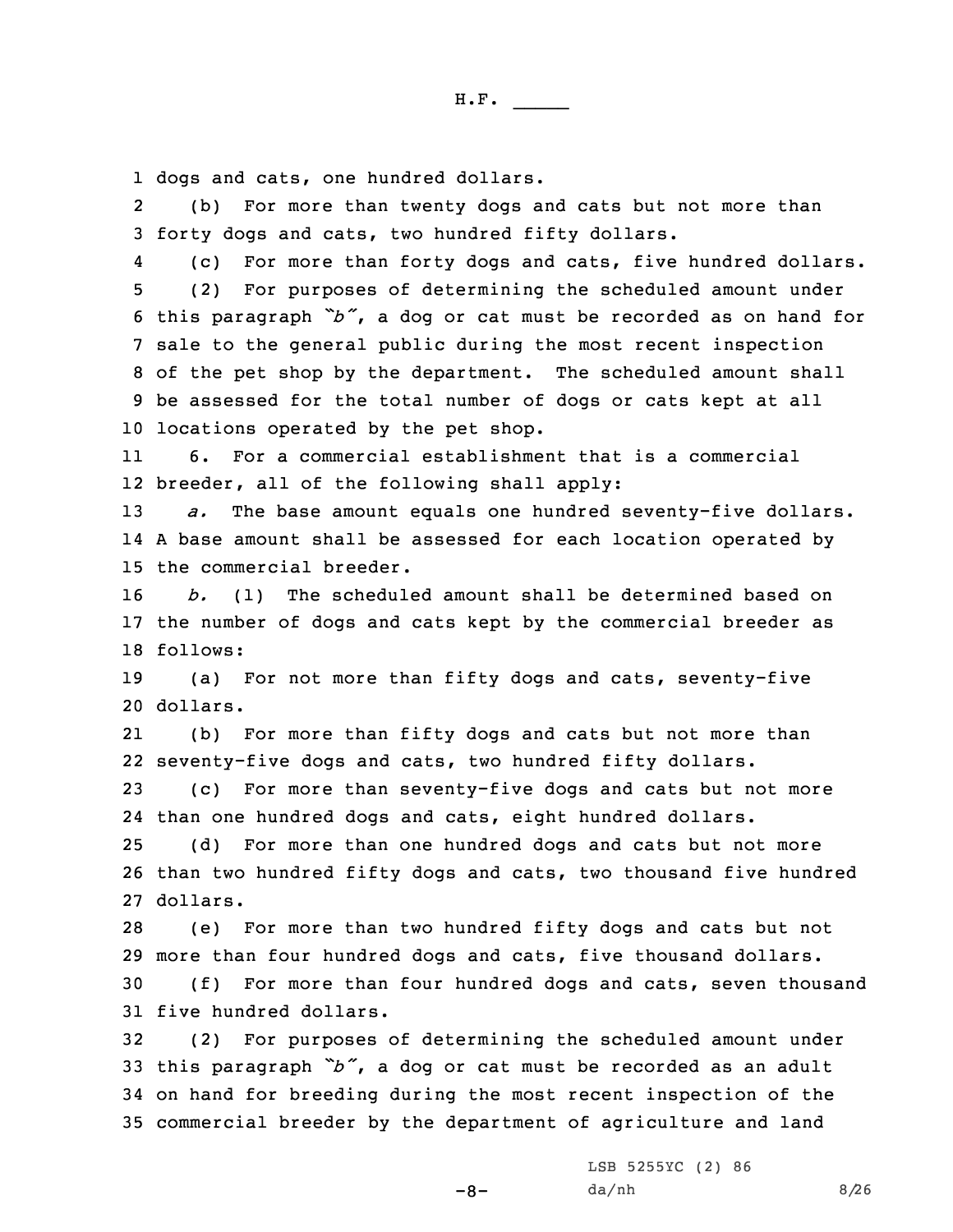1 stewardship or the United States department of agriculture.

2 The scheduled amount shall be assessed for the total number of 3 dogs or cats kept at all locations operated by the commercial 4 breeder.

5 7. For <sup>a</sup> commercial establishment that is <sup>a</sup> small breeder, 6 competitive show breeder, or specialized breeder, all of the 7 following shall apply:

 *a.* The base amount equals seventy-five dollars. <sup>A</sup> single base amount shall be assessed for all locations operated by the small breeder, competitive show breeder, or specialized 11 breeder.

12*b.* A scheduled amount shall not be assessed.

13 8. The moneys collected by the department under this section 14 shall be credited to the commercial establishment fund created 15 in section 162.2C.

 9. The fees provided in this section shall be considered repayment receipts as defined in section 8.2. The general assembly shall appropriate moneys to the department each state fiscal year necessary for the administration and enforcement of this chapter.

21 Sec. 6. Section 162.2C, subsection 3, Code 2016, is amended 22 to read as follows:

23 3. Moneys in the fund are appropriated to the department and 24 without further special authorization by the general assembly. 25 The moneys shall be used exclusively by the department to earry 26  $_{\text{out}}$  do all of the following:

 *a.* Administer and enforce the provisions of this [chapter](https://www.legis.iowa.gov/docs/code/2016/162.pdf) 28 as determined and directed by the department, and shall not 29 require further special authorization by the general assembly. *b.* Fully fund the animal rescue remediation fund as provided in section 717B.13. For each state fiscal year, the department shall transfer at least twenty thousand dollars from moneys in the commercial establishment fund to the animal rescue

34 remediation fund created in section 717B.13. However, if

35 on March 1 the unobligated and unencumbered balance in the

LSB 5255YC (2) 86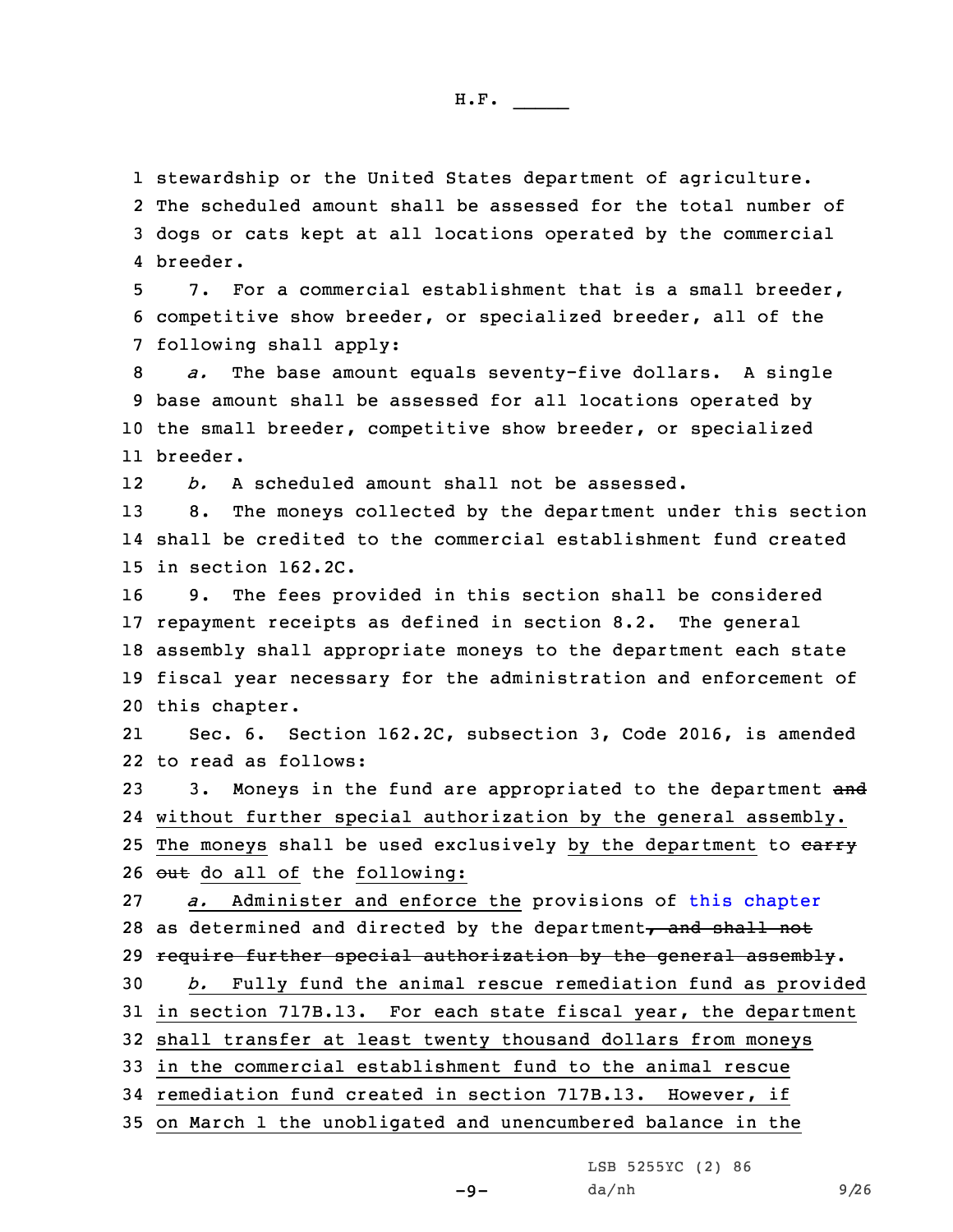animal rescue remediation fund equals more than sixty thousand dollars, the department shall suspend the transfer for the subsequent state fiscal year. If on March 1 of <sup>a</sup> state fiscal 4 year for which the transfer is suspended, the unobligated and unencumbered balance in the animal rescue remediation fund is less than forty thousand dollars, the department shall resume the transfer for the subsequent state fiscal year. Sec. 7. NEW SECTION. **162.3A Operation of an animal rescue**

9 **—— license.**

 1. An animal rescue shall only operate pursuant to <sup>a</sup> license issued or renewed by the department as provided in section 162.2A. The animal rescue shall maintain records as required by section 162.10 in order for the department to ensure the animal rescue's compliance with the provisions of this chapter. 2. An animal rescue shall not maintain <sup>a</sup> dog or cat received by the animal rescue in housing facilities owned or controlled by the animal rescue. However, the animal rescue may arrange to utilize an animal shelter, pound, or foster care home in order to maintain the dog or cat.

20 Sec. 8. NEW SECTION. **162.3B Operation of an animal** 21 **sanctuary —— license.**

22 1. An animal sanctuary shall only operate pursuant to <sup>a</sup> license issued or renewed by the department as provided in section 162.2A. The animal sanctuary shall maintain records as required by section 162.10 in order for the department to ensure the animal sanctuary's compliance with the provisions of this chapter.

28 2. An animal sanctuary shall not buy, sell, trade, 29 auction, lease, loan, or breed any dog or cat that is owned or 30 controlled by the animal sanctuary.

 3. An animal sanctuary shall maintain <sup>a</sup> dog or cat received by the animal sanctuary in its care until the dog or cat dies by natural causes, is euthanized, or is transferred to another animal sanctuary, an animal rescue, an animal shelter, or <sup>a</sup> 35 pound.

 $-10-$ 

LSB 5255YC (2) 86 da/nh 10/26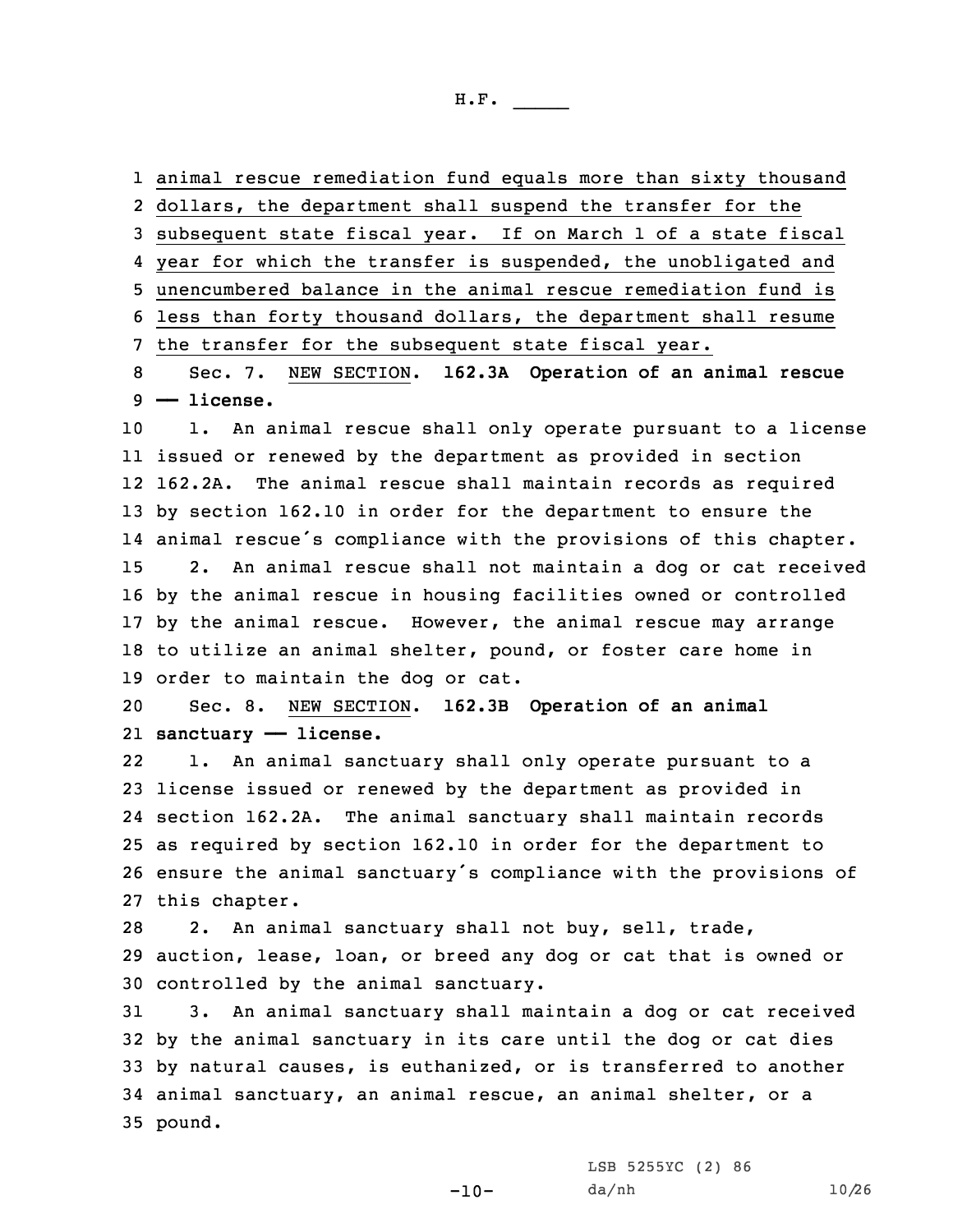1 Sec. 9. NEW SECTION. **162.6A Grooming facility —— license.** 2 1. <sup>A</sup> grooming facility shall only operate pursuant to <sup>a</sup> 3 license issued or renewed by the department as provided in 4 section 162.2A. The grooming facility shall maintain records 5 as required by section 162.10 in order for the department to <sup>6</sup> ensure the grooming facility's compliance with the provisions 7 of this chapter.

8 2. <sup>A</sup> grooming facility shall not be in the business of 9 buying and selling vertebrate animals.

10 Sec. 10. Section 162.8, Code 2016, is amended to read as 11 follows:

12 **162.8 Operation of <sup>a</sup> commercial breeder —— state license or** 13 **permit.**

14 1. <sup>A</sup> commercial breeder shall only operate pursuant to <sup>a</sup> 15 state license, or a permit, issued or renewed by the department 16 as provided in [section](https://www.legis.iowa.gov/docs/code/2016/162.2A.pdf) 162.2A. A commercial breeder who is 17 a state licensee shall maintain records as required by the 18 department in section 162.10 in order for the department to <sup>19</sup> ensure the commercial breeder's compliance with the provisions 20 of this [chapter](https://www.legis.iowa.gov/docs/code/2016/162.pdf). A commercial breeder who is a permittee may 21 but is not required to maintain records.

22 2. <sup>A</sup> commercial breeder shall not purchase <sup>a</sup> dog or cat 23 from <sup>a</sup> commercial establishment that does not have <sup>a</sup> valid 24 authorization license issued or renewed under this [chapter](https://www.legis.iowa.gov/docs/code/2016/162.pdf) or 25 a similar authorization license issued or renewed by another 26 state.

27 3. <sup>A</sup> commercial breeder shall not operate an animal shelter 28 or maintain <sup>a</sup> controlling interest in an animal shelter.

 Sec. 11. NEW SECTION. **162.9 Operation of <sup>a</sup> small breeder, competitive show breeder, or specialized breeder —— license.** 1. <sup>A</sup> person who is <sup>a</sup> small breeder, competitive show breeder, or specialized breeder shall only operate pursuant to <sup>a</sup> license issued or renewed by the department as provided in section 162.2A.

-11-

35 2. <sup>A</sup> person shall not be eligible for the issuance,

LSB 5255YC (2) 86 da/nh 11/26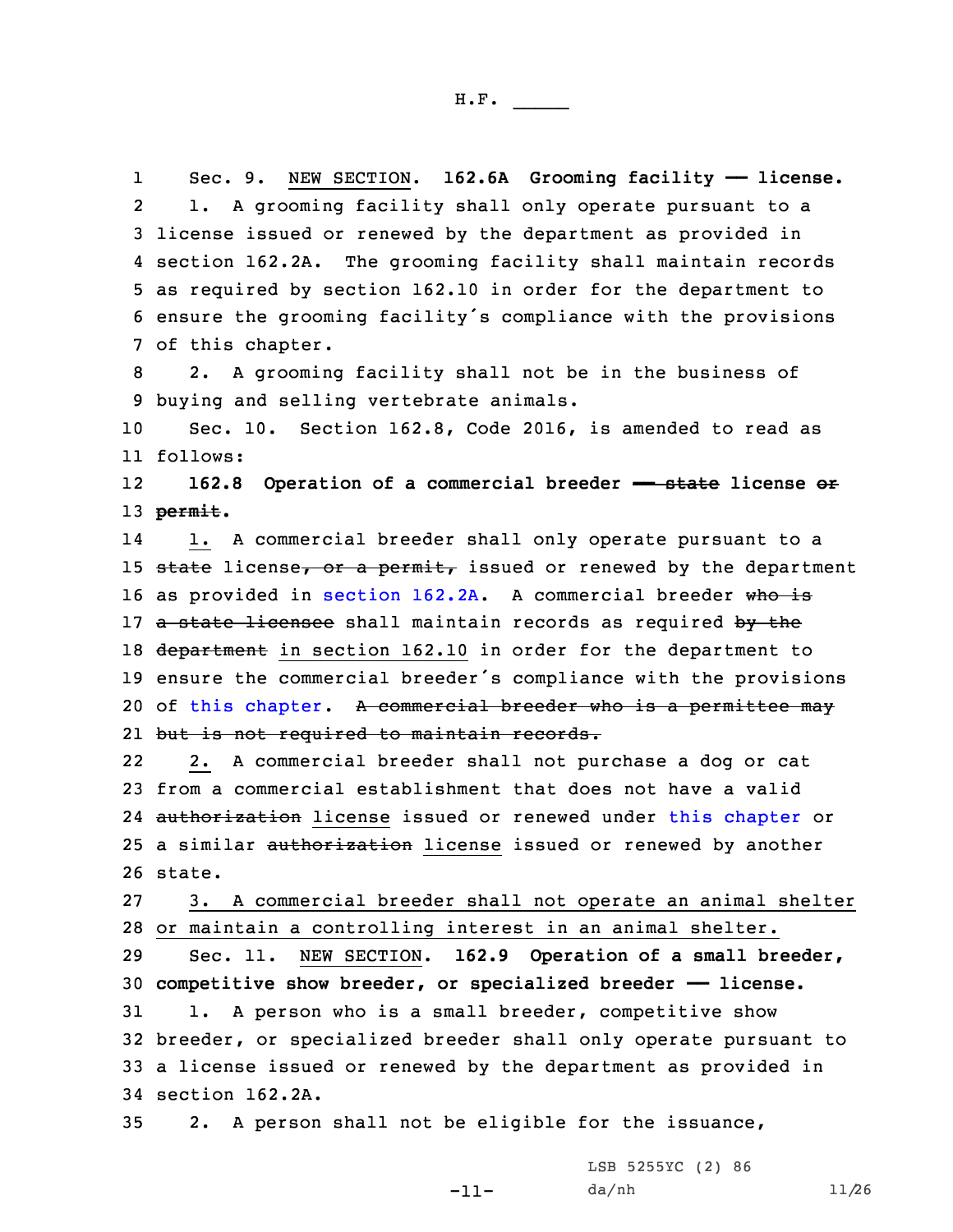1 maintenance, or renewal of <sup>a</sup> license under this section if 2 the person holds <sup>a</sup> public auction license pursuant to section 3 162.9A.

4Sec. 12. NEW SECTION. **162.10 Records.**

 1. A commercial establishment shall maintain all records required in this chapter. The department shall adopt rules regarding the types of records required to be kept and the format for keeping such records.

 2. A commercial establishment shall maintain all records necessary for the department to assess <sup>a</sup> fee imposed for the issuance or renewal of <sup>a</sup> license pursuant to section 162.2A. 12 3. <sup>A</sup> commercial establishment shall maintain inspection reports as required in section 162.10B.

14 Sec. 13. Section 162.10B, Code 2016, is amended to read as 15 follows:

16 **162.10B Commercial establishments —— inspecting state** 17 **licensees and registrants Inspections —— general requirements.**

18 1. As a condition of issuing or renewing a license, the 19 premises of an applicant shall be open for inspection during 20 normal business hours.

21 2. The department shall conduct an inspection of <sup>a</sup> 22 commercial establishment at least annually. The department  $m$ ay 23 shall inspect the commercial establishment of a registrant or 24 <del>state licensee</del> by entering onto its business premises at any 25 time during normal working business hours. The department may 26 shall inspect records required to be maintained by the state 27 <del>licensee or registrant</del> commercial establishment as provided 28 in this [chapter](https://www.legis.iowa.gov/docs/code/2016/162.pdf) section 162.10. If the owner or person in 29 charge of the commercial establishment refuses admittance, the 30 department may obtain an administrative search warrant issued 31 under [section](https://www.legis.iowa.gov/docs/code/2016/808.14.pdf) 808.14. The department shall report <sup>a</sup> potential 32 violation of chapter 717B to the local authority that has 33 jurisdiction over the matter.

34 3. *a.* <sup>A</sup> commercial breeder offering to sell <sup>a</sup> dog to 35 <sup>a</sup> person shall provide that person with the most recent

LSB 5255YC (2) 86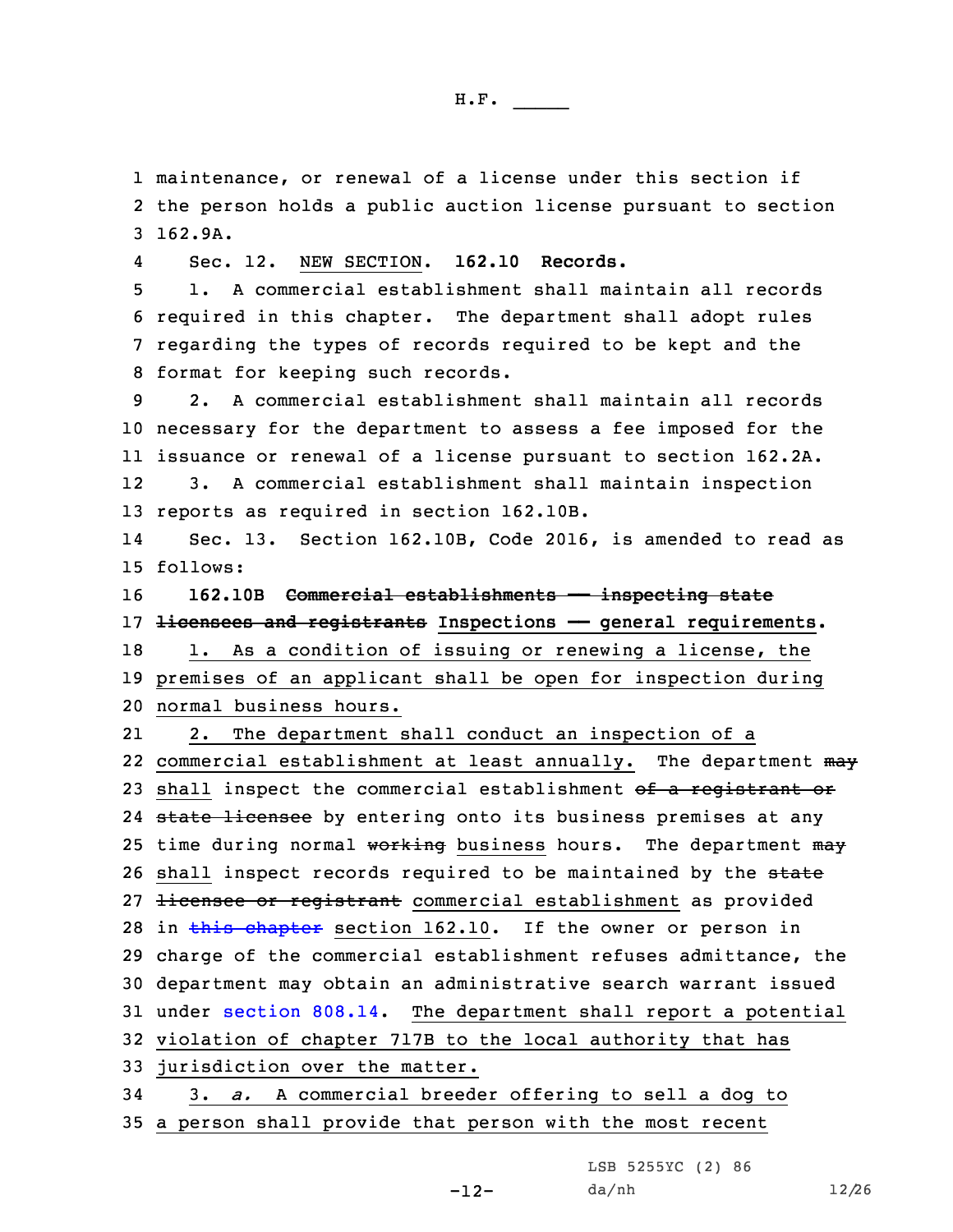1 inspection report completed by all of the following:

2 (1) The department of agriculture and land stewardship. The 3 report shall include the recorded number of adult dogs on hand. 4(2) The United States department of agriculture, if the

5 commercial breeder is licensed under the Animal Welfare Act.

<sup>6</sup> *b.* The inspection report must be signed by the dog's 7 purchaser prior to finalizing the sale.

 *c.* <sup>A</sup> copy of each applicable signed inspection report shall be maintained for twelve months by the commercial breeder as part of the commercial breeder's records as provided in section 162.10 and <sup>a</sup> copy of the signed inspection report completed by the department of agriculture and land stewardship shall be

13 filed with the department.

14 Sec. 14. Section 162.10C, Code 2016, is amended by striking 15 the section and inserting in lieu thereof the following: 16 **162.10C Inspections —— restricted requirements.**

 1. Notwithstanding section 162.10B, <sup>a</sup> person who holds <sup>a</sup> grooming facility license as provided in section 162.6A is subject to restricted inspection requirements. The department shall conduct the annual inspection of <sup>a</sup> licensed grooming facility at <sup>a</sup> scheduled time agreed to by the person and the department. However, the department is not required to schedule an inspection if any of the following applies: 24

 *a.* The person is obstructing the scheduled inspection. 25 *b.* One or more dogs or cats kept by the person are in 26 immediate need of care.

 2. Notwithstanding section 162.10B, <sup>a</sup> person who holds <sup>a</sup> small breeder, competitive show breeder, or specialized breeder license as provided in section 162.9 is subject to restricted inspection requirements as follows:

 *a.* The person is exempt from the inspection requirements of section 162.10B for the period of the license if the person submits evidence to the department that each dog kept by the person complies with all of the following:

35 (1) Has been examined by <sup>a</sup> licensed veterinarian within

-13-

LSB 5255YC (2) 86 da/nh 13/26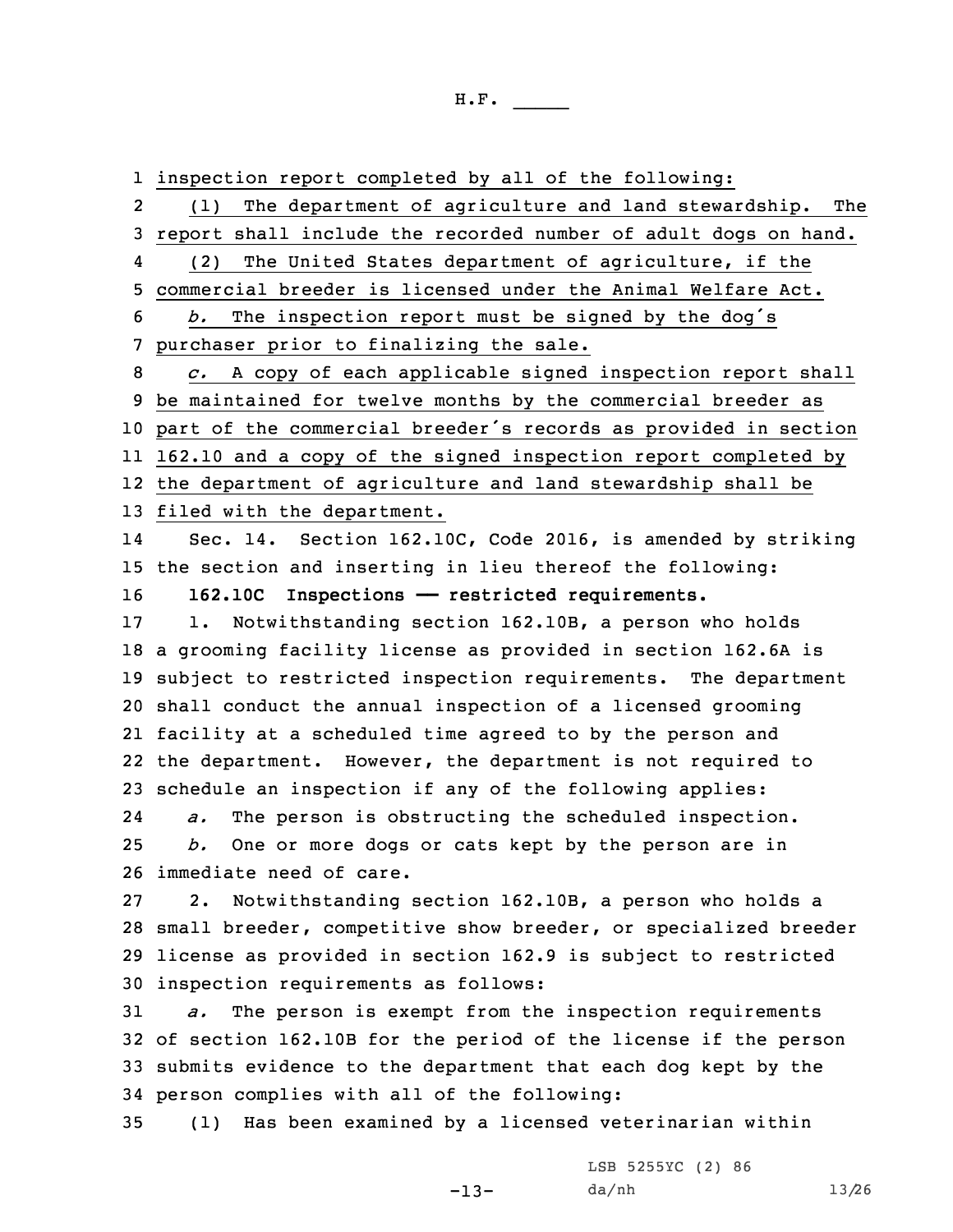1 the twelve months prior to the person's application for the 2 issuance or renewal of the license.

3 (2) Received all vaccinations as prescribed by the 4 department based on recommendations of the American veterinary 5 medical association or American animal hospital association.

 *b.* If the person does not comply with paragraph *"a"*, the department shall conduct the annual inspection at <sup>a</sup> scheduled time agreed to by the person and the department. However, the department is not required to schedule an inspection if any of the following applies:

11 (1) The person is obstructing the scheduled inspection. 12 (2) One or more dogs kept by the person are in immediate 13 need of care.

14 Sec. 15. Section 162.10D, subsections 1 and 2, Code 2016, 15 are amended to read as follows:

16 1. The department may take disciplinary action against <sup>a</sup> 17 person by suspending or revoking the person's authorization 18 license for violating a violation of a provision of this 19 [chapter](https://www.legis.iowa.gov/docs/code/2016/717B.pdf) or chapter 717B, or who commits for the commission of 20 an unlawful practice under [section](https://www.legis.iowa.gov/docs/code/2016/714.16.pdf) 714.16. The department may 21 take primary and secondary disciplinary action as follows: 22 *a.* Primary disciplinary action may be taken against <sup>a</sup> person 23 who operates the commercial establishment where the violation 24 occurred.

 *b.* Secondary disciplinary action may be taken against <sup>a</sup> person who operates another class of commercial establishment under <sup>a</sup> separate license pursuant to section 162.2A if such person is the same as the person who is subject to primary disciplinary action under paragraph *"a"*.

 2. The department may require an owner, operator, or employee of <sup>a</sup> commercial establishment subject to disciplinary action under [subsection](https://www.legis.iowa.gov/docs/code/2016/162.10D.pdf) 1 to complete <sup>a</sup> continuing education 33 program as a condition for retaining an authorization <sup>a</sup> license. This [section](https://www.legis.iowa.gov/docs/code/2016/162.10D.pdf) does not prevent <sup>a</sup> person from voluntarily participating in <sup>a</sup> continuing education program.

 $-14-$ 

LSB 5255YC (2) 86 da/nh 14/26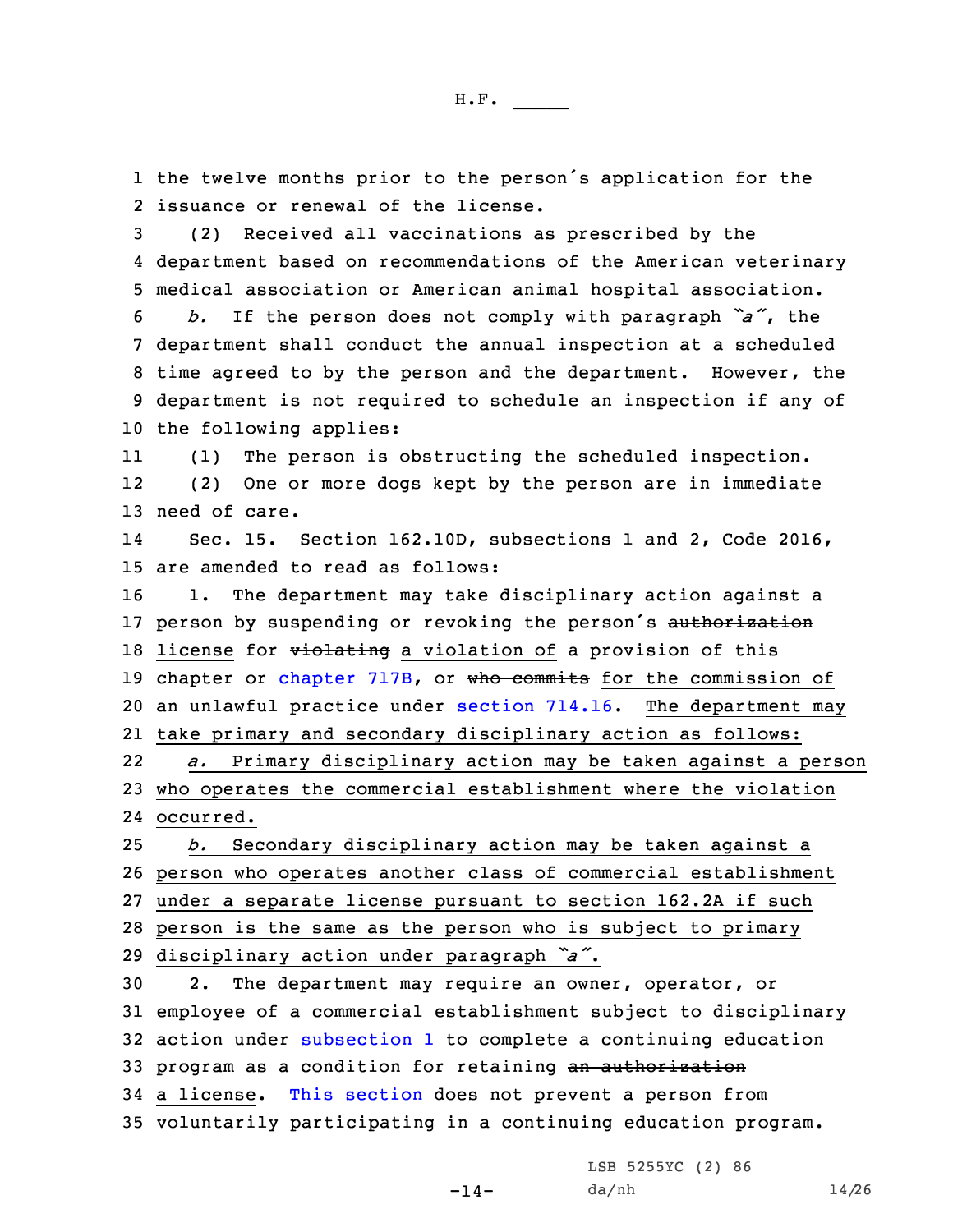1 However, <sup>a</sup> continuing education program completed voluntarily

2 prior to the imposition of the department's disciplinary action 3 shall not be part of such disciplinary action.

4 Sec. 16. Section 162.11, subsection 1, Code 2016, is amended 5 by striking the subsection and inserting in lieu thereof the 6 following:

 1. This chapter does not apply to the operation of <sup>a</sup> veterinary facility, including any activity that would otherwise classify the veterinary facility as <sup>a</sup> commercial establishment so long as the activity is incidental to the practice of veterinary medicine. If the operations are conducted at an establishment in which the operations of the veterinary facility are segregated, this chapter shall apply only to that part of the establishment that does not operate as <sup>a</sup> veterinary facility.

16 Sec. 17. Section 162.11, subsection 2, Code 2016, is amended 17 by striking the subsection.

18 Sec. 18. Section 162.11, subsection 3, Code 2016, is amended 19 to read as follows:

 3. This [chapter](https://www.legis.iowa.gov/docs/code/2016/162.pdf) does not apply to <sup>a</sup> noncommercial kennel at, in, or adjoining <sup>a</sup> private residence where dogs or cats are 22 kept, <del>for the hobby of the householder,</del> if the dogs or cats are used for hunting, for practice training, for exhibition at shows or field or obedience trials, or for guarding or protecting the householder's property. However, the dogs or cats must not be kept for breeding if <sup>a</sup> person receives consideration for providing the breeding.

28 Sec. 19. Section 162.11, Code 2016, is amended by adding the 29 following new subsection:

 NEW SUBSECTION. 4. This chapter does not apply to <sup>a</sup> person who owns, keeps, breeds, or transports <sup>a</sup> greyhound dog for use at <sup>a</sup> dog racetrack facility regulated by the racing and gaming commission under chapter 99D.

34 Sec. 20. NEW SECTION. **162.13A Criminal actions.**

35 The attorney general or <sup>a</sup> county attorney may bring criminal

-15-

LSB 5255YC (2) 86 da/nh 15/26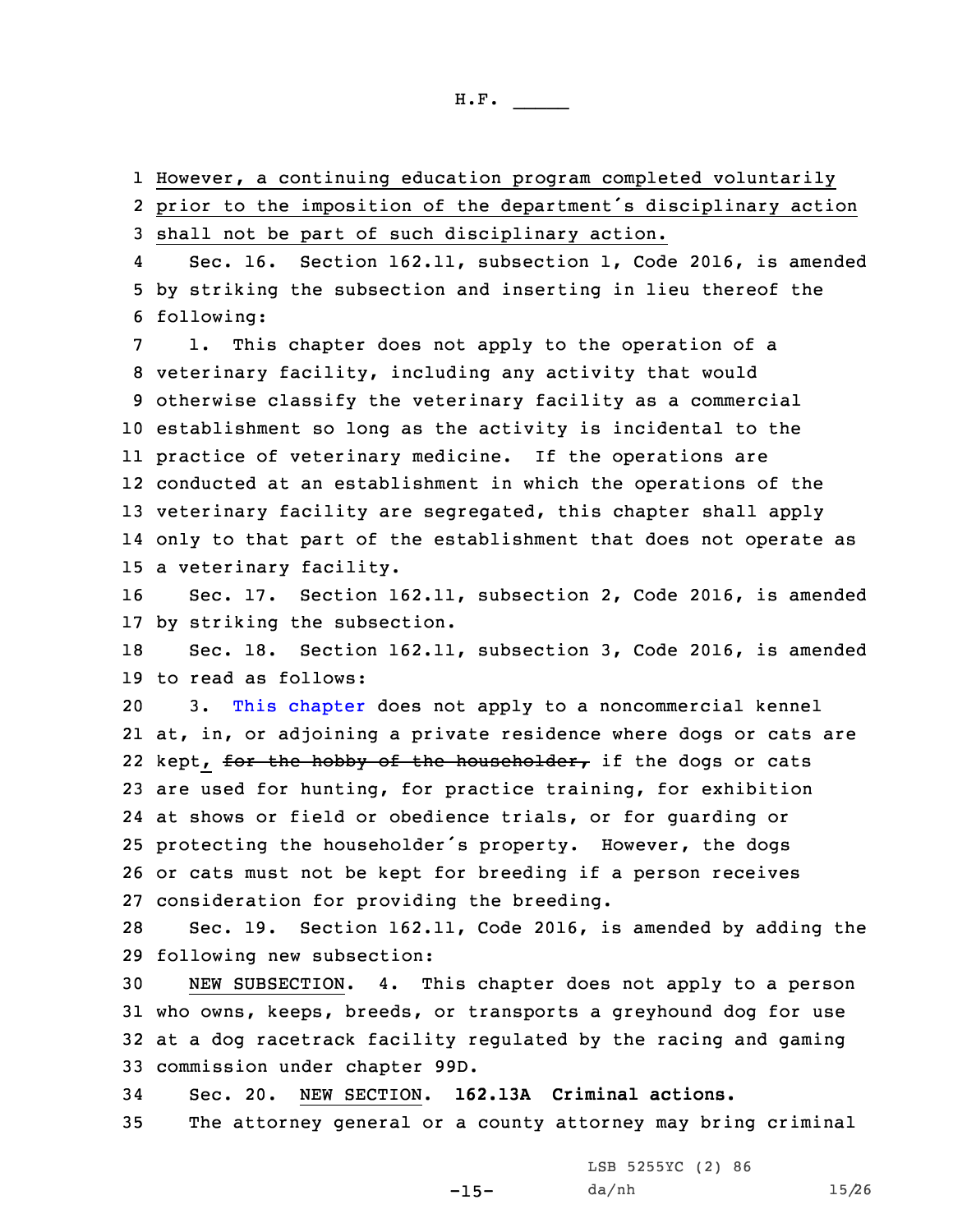1 action in order to enforce the provisions of this chapter.

2Sec. 21. NEW SECTION. **162.13B Injunctive relief.**

 <sup>A</sup> court of this state may prevent or restrain <sup>a</sup> violation of this chapter through the issuance of an injunction. The attorney general or <sup>a</sup> county attorney shall institute <sup>a</sup> suit on behalf of the state to prevent or restrain <sup>a</sup> violation of this 7 chapter.

8 Sec. 22. Section 162.20, subsection 4, paragraph c, Code 9 2016, is amended to read as follows:

 *c.* <sup>A</sup> pound or animal shelter which knowingly fails to provide for the sterilization of <sup>a</sup> dog or cat is subject to <sup>a</sup> civil penalty of up to two hundred dollars. The department may enforce and collect civil penalties according to rules which shall be adopted by the department. Each violation shall 15 constitute a separate offense. Moneys Notwithstanding section 162.11, subsection 4, moneys collected from civil penalties shall be deposited into the general fund of the state and are appropriated on July 1 of each year in equal amounts to each track licensed to race dogs to support the racing dog adoption program as provided in section 99D.27. Upon the third 21 offense, the department may suspend or revoke a <del>certificate</del> 22 <del>of registration</del> license issued to the pound or animal shelter 23 pursuant to  $\frac{162}{16}$  [chapter](https://www.legis.iowa.gov/docs/code/2016/162.pdf) section 162.2A. The department may bring an action in district court to enjoin <sup>a</sup> pound or animal shelter from transferring animals in violation of this [section](https://www.legis.iowa.gov/docs/code/2016/162.20.pdf). In bringing the action, the department shall not be required to allege facts necessary to show, or tending to show, <sup>a</sup> lack of adequate remedy at law, that irreparable damage or loss will result if the action is brought at law, or that unique or special circumstances exist.

31 Sec. 23. Section 162.20, subsection 5, paragraphs b and c, 32 Code 2016, are amended to read as follows:

-16-

33 *b.* The transfer of <sup>a</sup> dog or cat by <sup>a</sup> pound or animal 34 shelter which has obtained an enforcement waiver issued 35 by the department. The pound or shelter may apply for an

> LSB 5255YC (2) 86 da/nh 16/26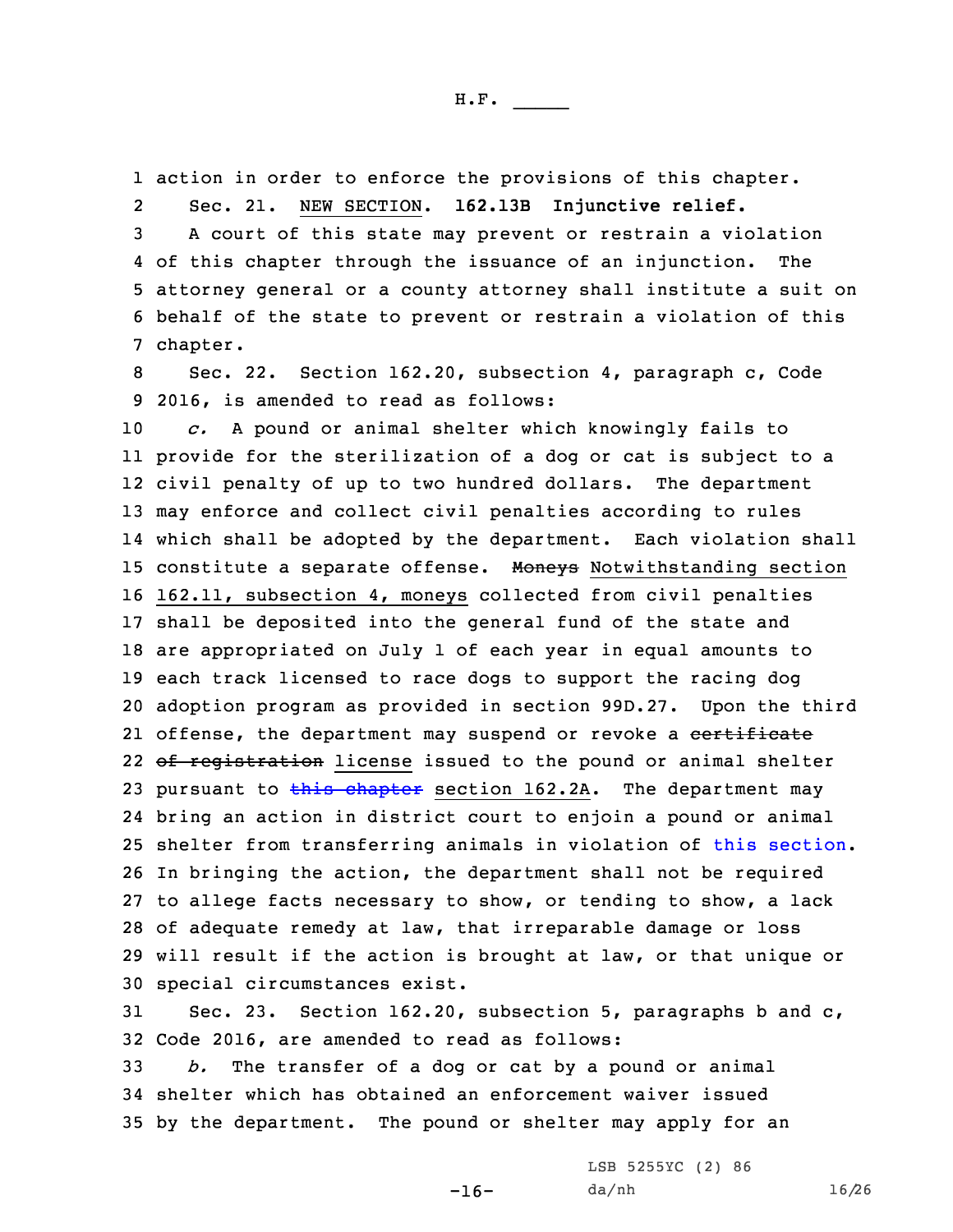annual waiver each year as provided by rules adopted by 2 the department. The department shall grant a waiver, if it determines that the pound or animal shelter is subject to an ordinance by <sup>a</sup> city or county which includes stricter requirements than provided in this [section](https://www.legis.iowa.gov/docs/code/2016/162.20.pdf). The department shall not charge more than ten dollars as <sup>a</sup> waiver application fee. The fees collected by the department shall be deposited 8 in the general fund of the state animal rescue remediation fund created in section 717B.13.

 *c.* The transfer of <sup>a</sup> dog or cat to <sup>a</sup> research facility as defined in [section](https://www.legis.iowa.gov/docs/code/2016/162.2.pdf) 162.2 or <sup>a</sup> person licensed by the United States department of agriculture as <sup>a</sup> class <sup>B</sup> dealer pursuant to 9 C.F.R. ch. 1, subch. A, pt. 2. However, <sup>a</sup> class <sup>B</sup> dealer who receives an unsterilized dog or cat from <sup>a</sup> pound or animal shelter shall either sterilize the dog or cat or transfer the unsterilized dog or cat to <sup>a</sup> research facility provided in this 17 paragraph. The class B dealer shall not transfer a dog to a 18 research facility if the dog is a greyhound registered with the 19 national greyhound association and the dog raced at a track associated with pari-mutuel racing unless the class <sup>B</sup> dealer receives written approval of the transfer from <sup>a</sup> person who owned an interest in the dog while the dog was racing. Sec. 24. NEW SECTION. **162.21 Sterilization —— animal**

24 **sanctuaries.**

25 1. An animal sanctuary receiving <sup>a</sup> dog or cat shall provide 26 for the sterilization of the dog or cat using the veterinary 27 procedures prescribed in section 162.20.

 2. An animal sanctuary shall provide for the sterilization within ten days from the date that the animal sanctuary receives the dog or cat, unless any of the following apply: *a.* The department imposes <sup>a</sup> stricter requirement by rule. *b.* <sup>A</sup> licensed veterinarian grants an extension of the period required for the completion of the sterilization, if the extension is based on the health of the dog or cat. 3. *a.* An animal sanctuary that knowingly fails to provide

-17-

LSB 5255YC (2) 86 da/nh 17/26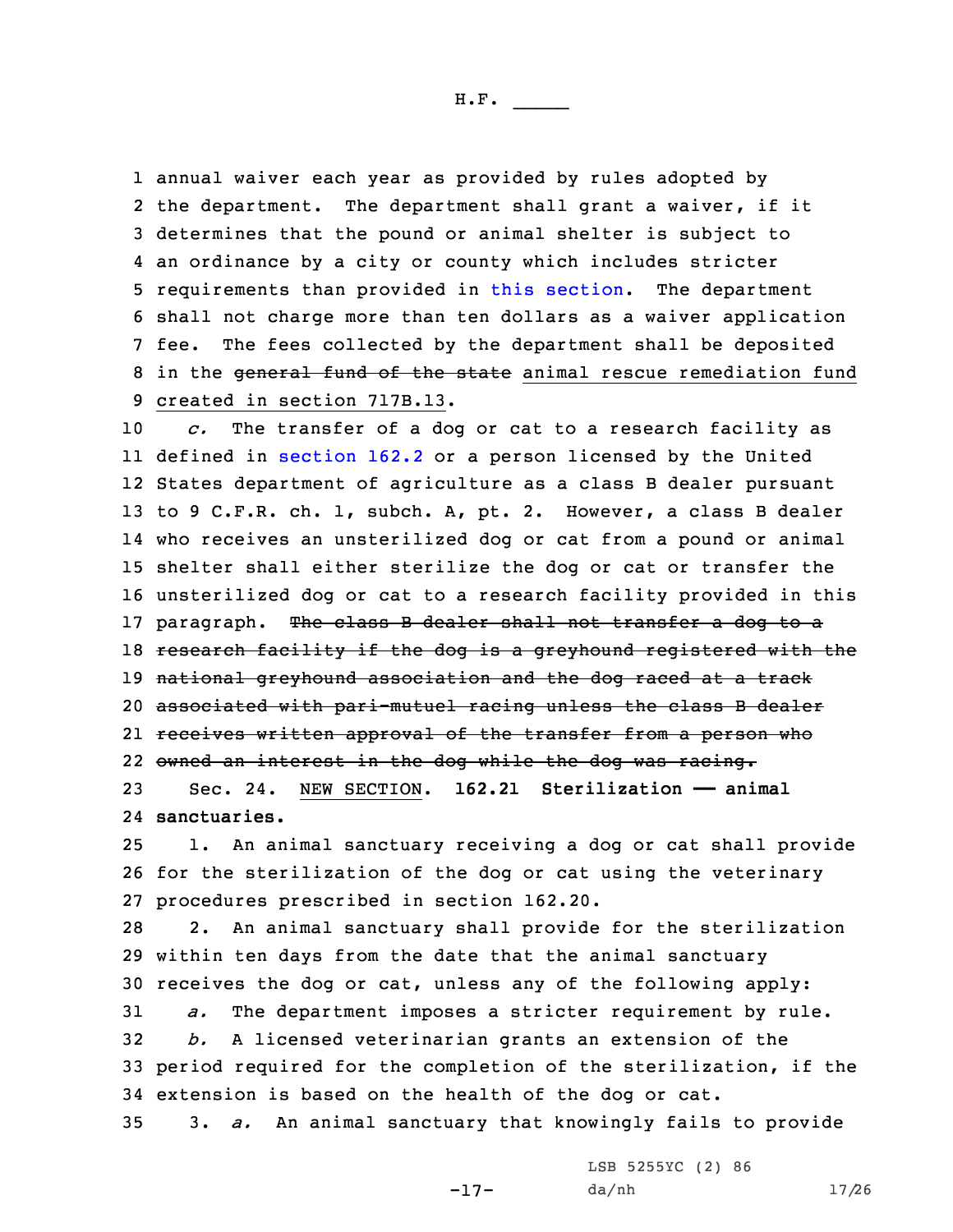1 for the sterilization of <sup>a</sup> dog or cat is subject to <sup>a</sup> civil 2 penalty of up to two hundred dollars.

 *b.* The department may enforce and collect civil penalties according to rules which shall be adopted by the department. Each violation shall constitute <sup>a</sup> separate violation. Moneys collected from civil penalties shall be credited to the animal rescue remediation fund created in section 717B.13.

8 4. Upon the third violation of this section, the department 9 may suspend or revoke the license issued to the animal 10 sanctuary pursuant to section 162.2A.

11 5. The department may bring an action in district court 12 to enjoin an animal sanctuary from transferring animals in 13 violation of this section in the same manner as provided in 14 section 162.20.

15 6. This section shall not apply to the return of <sup>a</sup> dog or 16 cat to its owner by an animal sanctuary, except as provided by 17 rules adopted by the department.

18 Sec. 25. Section 717B.1, Code 2016, is amended by adding the 19 following new subsection:

20 NEW SUBSECTION. 3A. *"Commercial establishment"* means the 21 same as defined in section 162.2.

22 Sec. 26. Section 717B.4, subsection 3, paragraph a, Code 23 2016, is amended to read as follows:

24 *a.* The court may order the responsible party to pay an amount which shall not be more than the dispositional expenses incurred by the local authority. The court may also award the local authority court costs, reasonable attorney fees and expenses related to the investigation and prosecution of the case, which shall be taxed as part of the costs of the action. The amount shall be paid to the animal rescue remediation fund created in section 717B.13 to the extent that moneys from the fund were expended to pay for dispositional expenses.

33 Sec. 27. Section 717B.5, Code 2016, is amended by adding the 34 following new subsection:

35 NEW SUBSECTION. 3A. The local authority may apply to the

LSB 5255YC (2) 86

-18-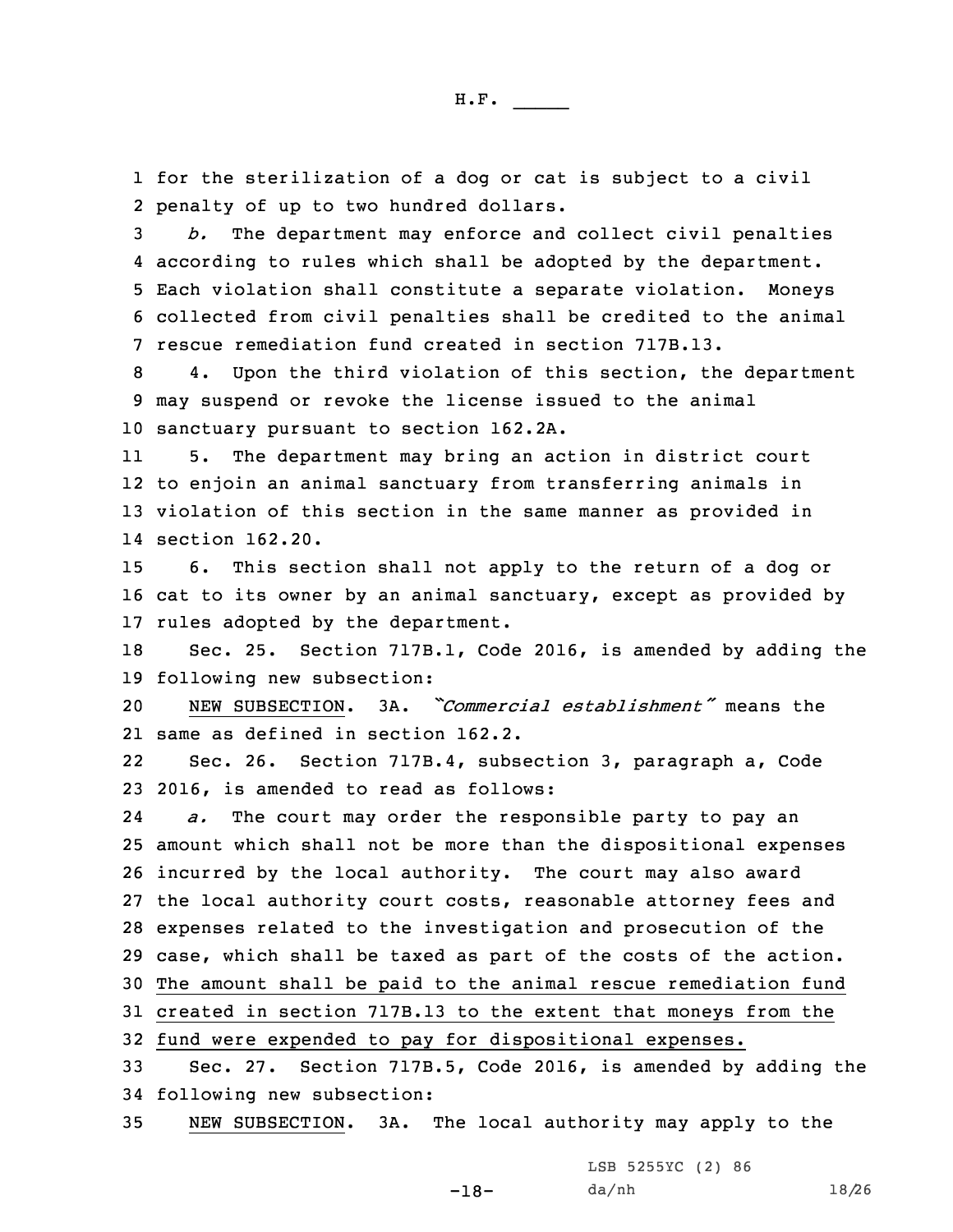department for reimbursement of expenses incurred by the local authority in providing for the maintenance of the animal. Sec. 28. NEW SECTION. **717B.13 Animal rescue remediation** 4 **fund.**

 1. An animal rescue remediation fund is created as <sup>a</sup> separate fund in the state treasury under the control of the department of agriculture and land stewardship. The general fund of the state is not liable for claims presented against the fund.

 2. The fund consists of moneys appropriated to the fund, moneys transferred from the commercial establishment fund as provided in section 162.2C, moneys credited to the fund as provided in sections 162.20 and 162.21, sums collected on 14 behalf of the fund through legal action or settlement, and moneys contributed to the fund from other sources.

 3. The moneys in the fund are appropriated to the department to reimburse <sup>a</sup> local authority for expenses incurred for the rescuing of an animal from <sup>a</sup> commercial establishment as provided in section 717B.5, for the maintenance of an animal as provided in section 717B.5, and for the disposition of an animal as provided in section 717B.4.

22 4. The department shall utilize moneys from the fund only to 23 the extent that the department determines that expenses cannot 24 be timely paid by utilizing the available provisions of section 25 717B.4.

 5. The department shall provide payment to <sup>a</sup> local authority upon <sup>a</sup> claim submitted by the local authority to the department according to procedures required by the department. Upon <sup>a</sup> determination that the claim is eligible for payment, the department shall reimburse the local authority for that amount. However, if the department determines that only <sup>a</sup> portion of the claim is eligible, the department shall only pay the eligible portion. If the department determines that insufficient moneys are available to make payment of all claims, the department may defer paying all or part of

-19-

LSB 5255YC (2) 86 da/nh 19/26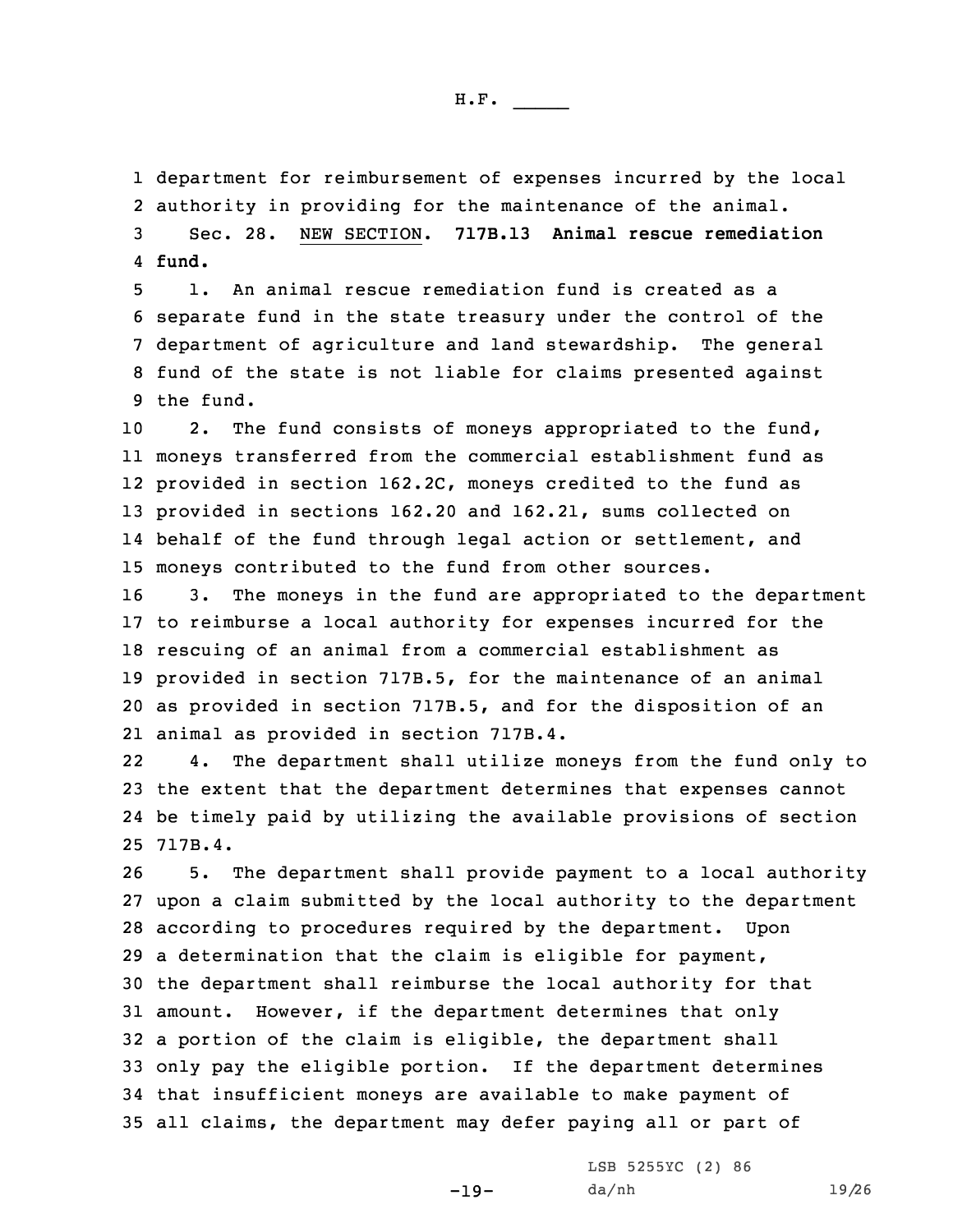1 specified claims. The department shall hold deferred claims 2 for payment when the department determines that the fund again 3 contains sufficient moneys.

4 6. Moneys in the fund shall not be subject to appropriation 5 or expenditure for any other purpose than provided in this 6 section and section 162.2C.

7. Notwithstanding section 12C.7, interest earned on amounts deposited in the fund shall be credited to the fund. Notwithstanding section 8.33, any unexpended or unencumbered moneys remaining in the fund at the end of the fiscal year shall not revert to the general fund of the state, but the moneys shall remain available for expenditure by the authority in succeeding fiscal years.

14Sec. 29. CURRENT AUTHORIZATIONS.

 1. <sup>A</sup> current valid certificate of registration issued or renewed by the department of agriculture and land stewardship to an animal shelter, pound, or research facility under section 162.2A prior to the effective date of this Act shall remain valid until it expires according to its terms when issued or 20 renewed.

21 2. <sup>A</sup> current valid state license issued or renewed by the department of agriculture and land stewardship to <sup>a</sup> commercial kennel that operates as <sup>a</sup> grooming facility as defined in section 162.2, as amended in this Act, shall remain valid until it expires according to the terms when issued or renewed. DIVISION II COORDINATING PROVISIONS Sec. 30. Section 162.3, Code 2016, is amended to read as 29 follows:

## 30 **162.3 Operation of <sup>a</sup> pound —— certificate of registration** 31 **license.**

32 A pound shall only operate pursuant to a certificate of 33 registration license issued or renewed by the department as 34 provided in [section](https://www.legis.iowa.gov/docs/code/2016/162.2A.pdf) 162.2A. <sup>A</sup> pound may sell dogs or cats 35 under its control if sales are allowed by the department. The

> LSB 5255YC (2) 86 da/nh 20/26

-20-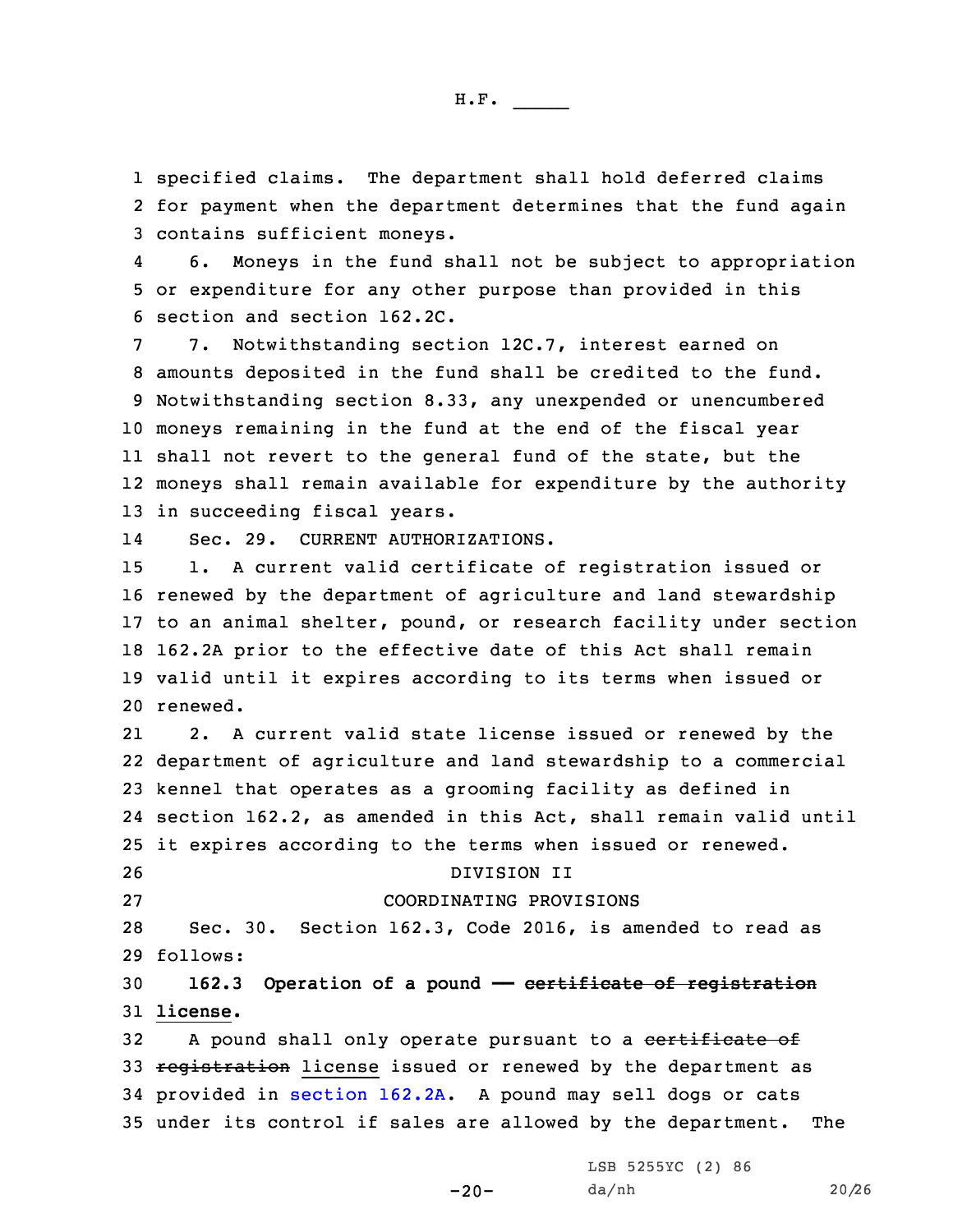1 pound shall maintain records as required by the department 2 in section 162.10 in order for the department to ensure the <sup>3</sup> pound's compliance with the provisions of this [chapter](https://www.legis.iowa.gov/docs/code/2016/162.pdf).

4 Sec. 31. Section 162.4, Code 2016, is amended to read as 5 follows:

6 **162.4 Operation of an animal shelter —— certificate of** 7 **registration license.**

 An animal shelter shall only operate pursuant to <sup>a</sup> 9 certificate of registration license issued or renewed by the department as provided in [section](https://www.legis.iowa.gov/docs/code/2016/162.2A.pdf) 162.2A. An animal shelter may sell dogs or cats if sales are allowed by the department. The animal shelter facility shall maintain records as required 13 by the department in section 162.10 in order for the department to ensure the animal shelter's compliance with the provisions of this [chapter](https://www.legis.iowa.gov/docs/code/2016/162.pdf).

16 Sec. 32. Section 162.4A, Code 2016, is amended to read as 17 follows:

18 **162.4A Operation of <sup>a</sup> research facility —— certificate of** 19 **registration license.**

20 1. <sup>A</sup> research facility shall only operate pursuant to 21 a <del>certificate of registration</del> license issued or renewed by 22 the department as provided in [section](https://www.legis.iowa.gov/docs/code/2016/162.2A.pdf) 162.2A. The research 23 facility shall maintain records as required by the department 24 in section 162.10 in order for the department to ensure the <sup>25</sup> research facility's compliance with the provisions of this 26 chapter.

27 2. <sup>A</sup> research facility shall not purchase <sup>a</sup> dog or cat 28 from <sup>a</sup> commercial establishment that does not have <sup>a</sup> valid 29 authorization license issued or renewed under this [chapter](https://www.legis.iowa.gov/docs/code/2016/162.pdf) or 30 a similar authorization license issued or renewed by another 31 state.

32 Sec. 33. Section 162.5, Code 2016, is amended to read as 33 follows:

-21-

34 **162.5 Operation of <sup>a</sup> pet shop —— state license.**

35 1. A pet shop shall only operate pursuant to a state

LSB 5255YC (2) 86 da/nh 21/26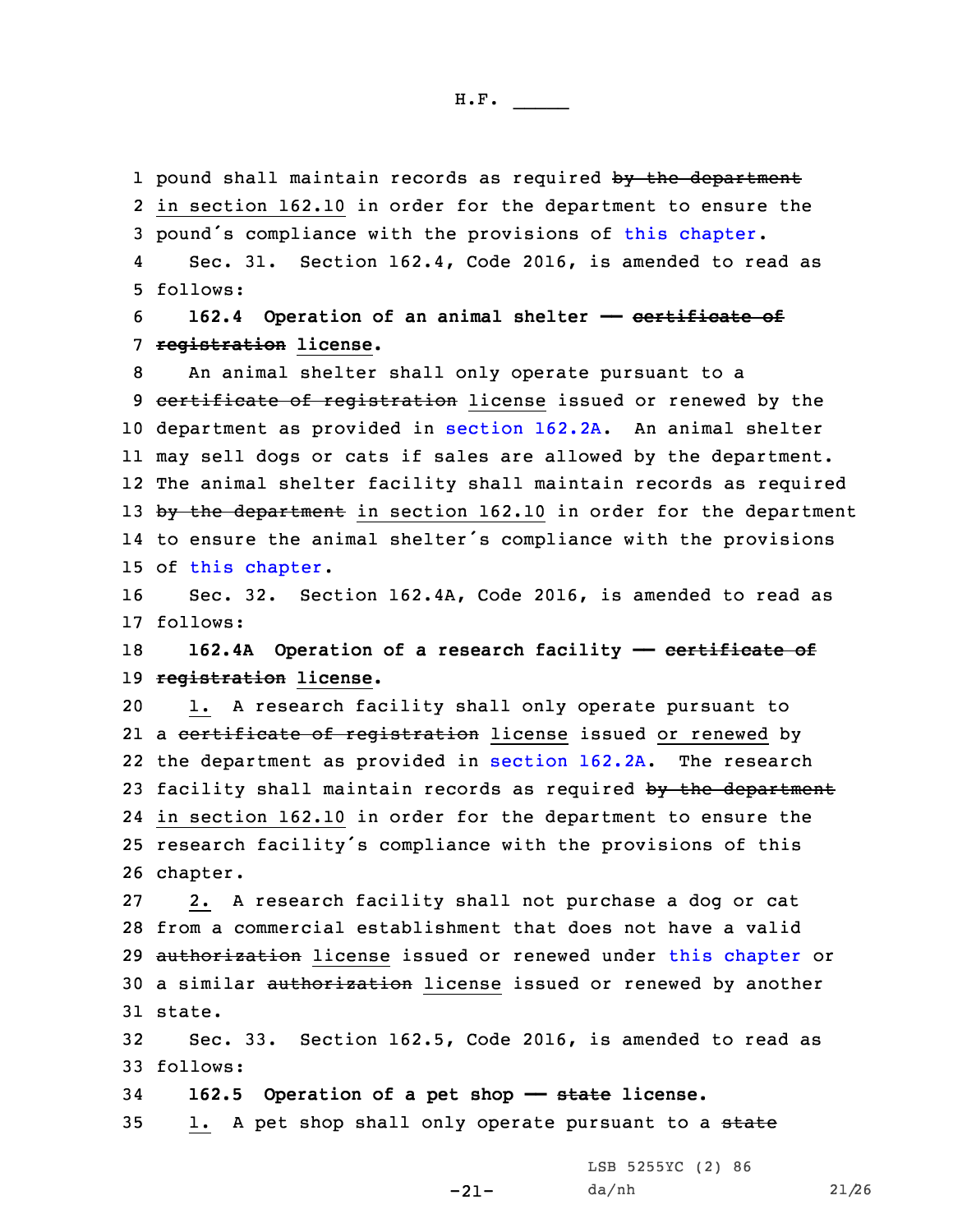1 license issued or renewed by the department pursuant to section  $2 162.2A.$ The pet shop shall maintain records as required by the 3 department section 162.10 in order for the department to ensure 4 the pet shop's compliance with the provisions of this [chapter](https://www.legis.iowa.gov/docs/code/2016/162.pdf). 5 2. <sup>A</sup> pet shop shall not purchase <sup>a</sup> dog or cat from 6 <sup>a</sup> commercial establishment that does not have <sup>a</sup> valid 7 authorization license issued or renewed under this [chapter](https://www.legis.iowa.gov/docs/code/2016/162.pdf) or 8 a similar authorization license issued or renewed by another 9 state.

10 Sec. 34. Section 162.5A, Code 2016, is amended to read as 11 follows:

12**162.5A Operation of <sup>a</sup> boarding kennel —— state license.**

13 A boarding kennel shall only operate pursuant to a state 14 license issued or renewed by the department as provided in 15 section 162.2A. The boarding kennel shall maintain records as 16 required by  $the$  department section 162.10 in order for the <sup>17</sup> department to ensure the boarding kennel's compliance with 18 the provisions of this [chapter](https://www.legis.iowa.gov/docs/code/2016/162.pdf). A boarding kennel shall not 19 purchase <sup>a</sup> dog or cat from <sup>a</sup> commercial establishment that 20 does not have a valid authorization license issued or renewed 21 under this [chapter](https://www.legis.iowa.gov/docs/code/2016/162.pdf) or a similar <del>authorization</del> license issued or 22 renewed by another state.

23 Sec. 35. Section 162.6, Code 2016, is amended to read as 24 follows:

 **162.6 Operation of <sup>a</sup> commercial kennel —— state license.** 26 A commercial kennel shall only operate pursuant to a state license issued or renewed by the department as provided in section 162.2A. A commercial kennel shall maintain records 29 as required by the department section 162.10 in order for the department to ensure the commercial kennel's compliance with the provisions of this [chapter](https://www.legis.iowa.gov/docs/code/2016/162.pdf). <sup>A</sup> commercial kennel shall not purchase <sup>a</sup> dog or cat from <sup>a</sup> commercial establishment that 33 does not have a valid authorization license issued or renewed 34 under this [chapter](https://www.legis.iowa.gov/docs/code/2016/162.pdf) or a similar authorization license issued or renewed by another state.

-22-

LSB 5255YC (2) 86 da/nh 22/26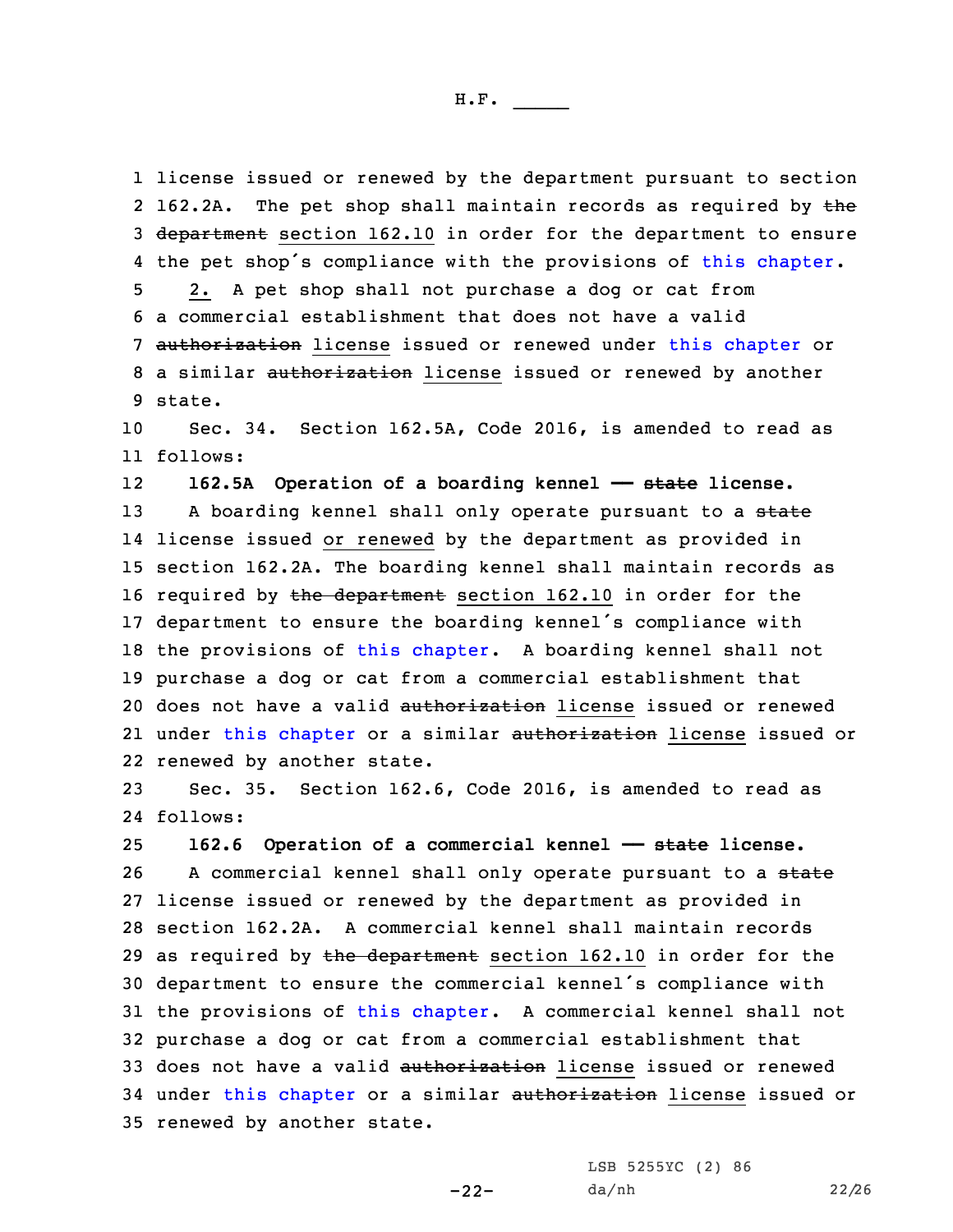1 Sec. 36. Section 162.7, Code 2016, is amended to read as 2 follows:

3 **162.7 Operation of <sup>a</sup> dealer —— state license or permit.** 4A dealer shall only operate pursuant to a state license $<sub>\tau</sub>$ </sub> 5 or a permit, issued or renewed by the department as provided 6 in [section](https://www.legis.iowa.gov/docs/code/2016/162.2A.pdf) 162.2A. A dealer who is a state licensee shall 7 maintain records as required by the department section 162.10 8 in order for the department to ensure compliance with the 9 provisions of this [chapter](https://www.legis.iowa.gov/docs/code/2016/162.pdf). A dealer who is a permittee may 10 but is not required to maintain records. A dealer shall not 11 purchase <sup>a</sup> dog or cat from <sup>a</sup> commercial establishment that 12 does not have a valid <del>authorization</del> license issued or renewed 13 under this [chapter](https://www.legis.iowa.gov/docs/code/2016/162.pdf) or a similar authorization license issued or 14 renewed by another state.

15 Sec. 37. Section 162.9A, Code 2016, is amended to read as 16 follows:

17 **162.9A Operation of <sup>a</sup> public auction —— state license or** 18 **permit.**

19 1. A public auction shall only operate pursuant to a state 20 license, or a permit, issued or renewed by the department as 21 provided in [section](https://www.legis.iowa.gov/docs/code/2016/162.2A.pdf) 162.2A. A public auction w<del>hich is a state</del> 22 <del>licensee</del> shall maintain records as required by <del>the department</del> 23 section 162.10 in order for the department to ensure the public 24 auction's compliance with the provisions of this [chapter](https://www.legis.iowa.gov/docs/code/2016/162.pdf). A 25 public auction which is <sup>a</sup> permittee may but is not required to 26 maintain records. <sup>A</sup> public auction shall not purchase <sup>a</sup> dog or 27 cat from <sup>a</sup> commercial establishment that does not have <sup>a</sup> valid 28 authorization license issued or renewed under this [chapter](https://www.legis.iowa.gov/docs/code/2016/162.pdf) or 29 a similar authorization license issued or renewed by another 30 state.

 2. <sup>A</sup> person shall not be eligible for the issuance, maintenance, or renewal of <sup>a</sup> license under this section if the person holds <sup>a</sup> small breeder, competitive show breeder, or specialized breeder license under section 162.9.

35 Sec. 38. Section 162.10A, subsection 2, Code 2016, is

LSB 5255YC (2) 86

-23-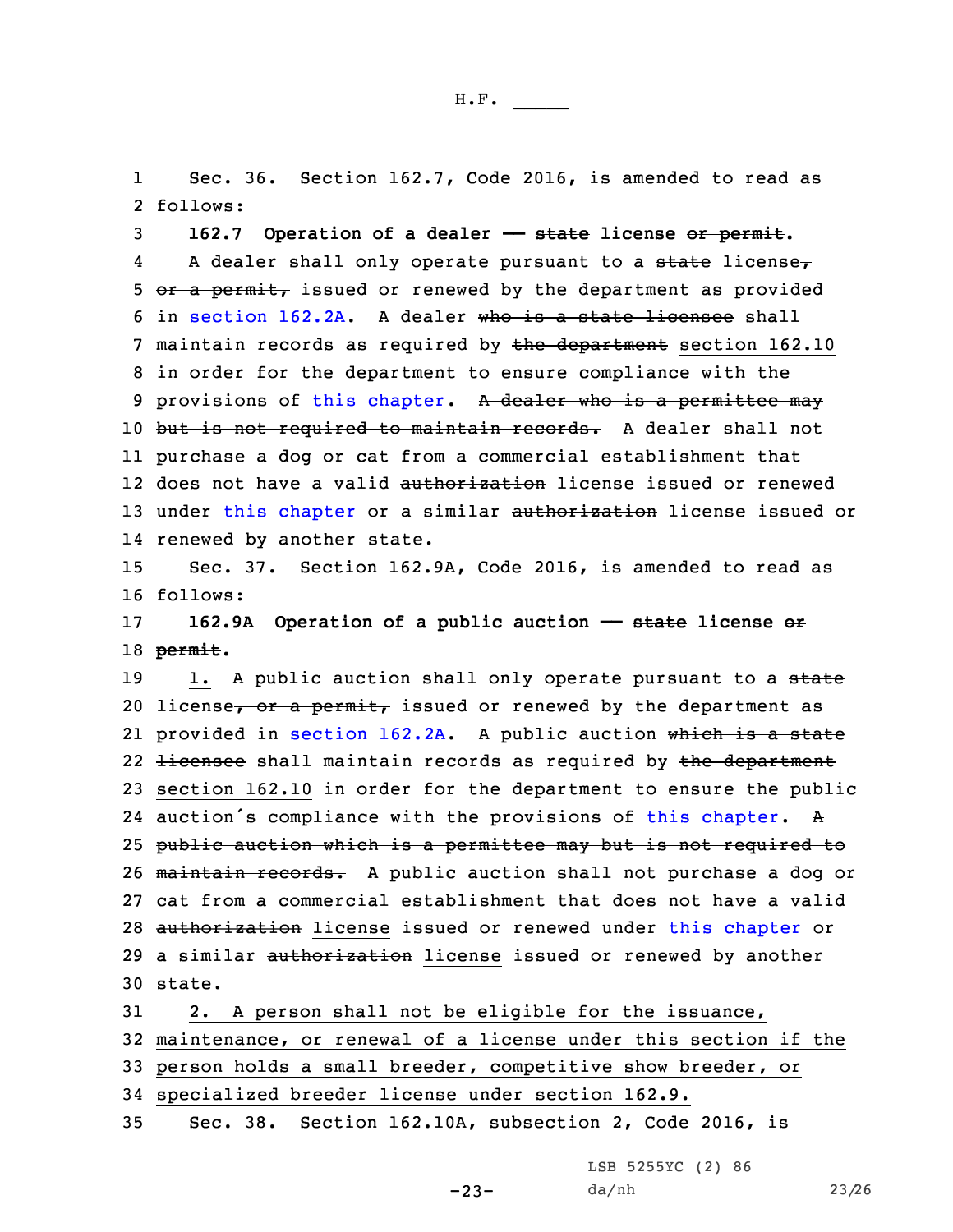1 amended by striking the subsection.

2 Sec. 39. Section 162.12, Code 2016, is amended to read as 3 follows:

4 **162.12 Denial of application or revocation of license or** 5 **registration.**

 <sup>A</sup> certificate of registration An application for <sup>a</sup> license 7 may be denied to any animal shelter, pound, or research facility and <sup>a</sup> state license may be denied to any public 9 auction, boarding kennel, commercial kennel, pet shop, 10 commercial breeder, or dealer, or an existing certificate of ll <del>registration or state</del> license may be revoked by the secretary if, after public hearing, it is determined that the housing facilities or primary enclosures of <sup>a</sup> commercial establishment are inadequate under this [chapter](https://www.legis.iowa.gov/docs/code/2016/162.pdf) or if the feeding, watering, cleaning, and housing practices at the animal rescue, animal sanctuary, pound, animal shelter, public auction, pet shop, boarding kennel, commercial kennel, grooming facility, or research facility, or those practices by the commercial 19 breeder, or dealer, or small breeder, competitive show breeder, 20 or specialized breeder, are not in compliance with this [chapter](https://www.legis.iowa.gov/docs/code/2016/162.pdf) 21 or with the rules adopted pursuant to this [chapter](https://www.legis.iowa.gov/docs/code/2016/162.pdf). The premises of each registrant or state licensee shall be open for inspection during normal business hours.

24 Sec. 40. Section 162.12A, subsection 1, paragraph a, Code 25 2016, is amended to read as follows:

 *a.* <sup>A</sup> commercial establishment that operates pursuant to an 27 authorization a license issued or renewed under this [chapter](https://www.legis.iowa.gov/docs/code/2016/162.pdf) is subject to <sup>a</sup> civil penalty of not more than five hundred dollars, regardless of the number of animals possessed or controlled by the commercial establishment, for violating this chapter. Except as provided in paragraph *"b"*, each day that <sup>a</sup> violation continues shall be deemed <sup>a</sup> separate offense.

-24-

33 Sec. 41. Section 162.12A, subsection 2, Code 2016, is 34 amended to read as follows:

35 2. <sup>A</sup> commercial establishment that does not operate

LSB 5255YC (2) 86 da/nh 24/26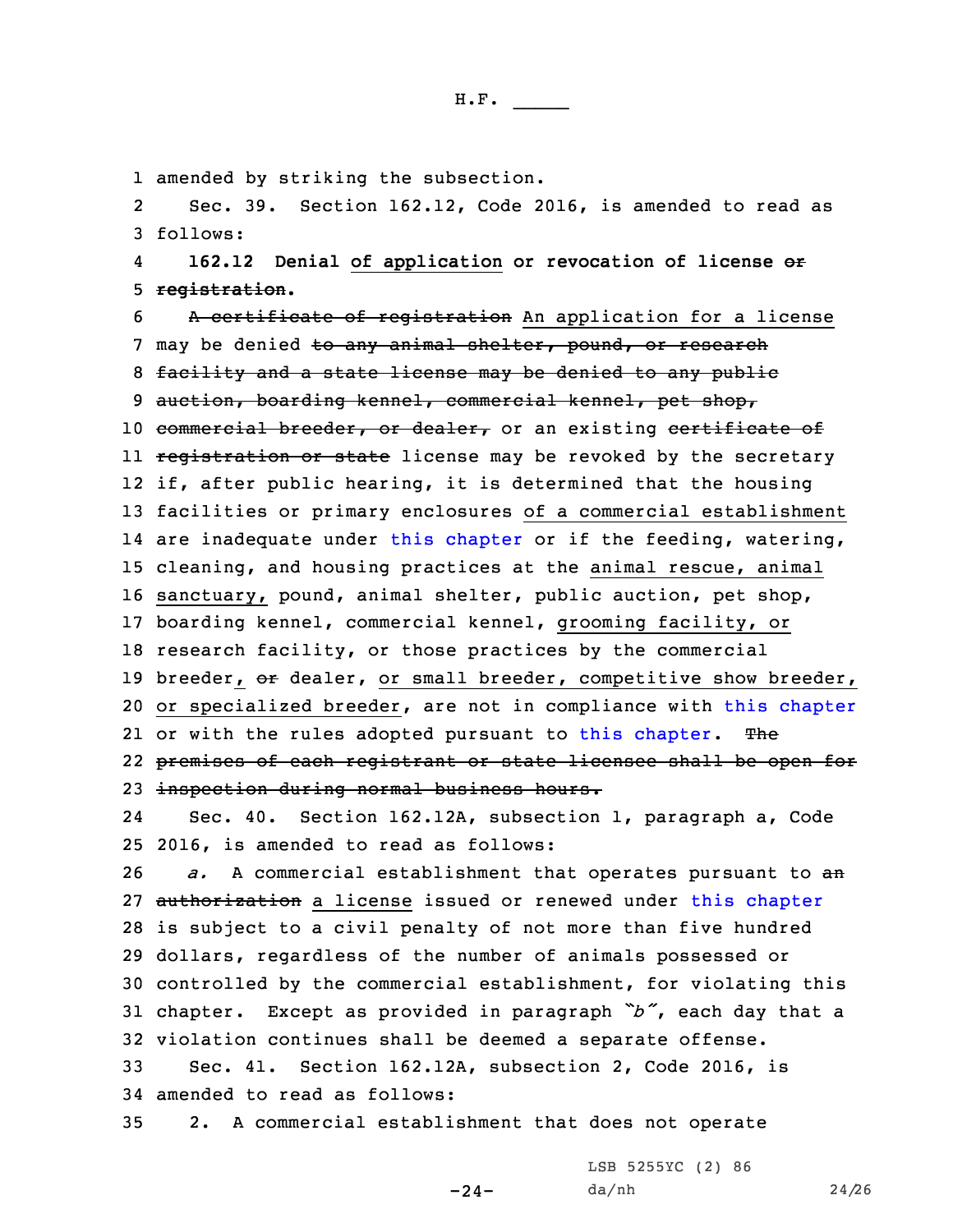1 pursuant to <del>an authorization</del> a license issued or renewed under this chapter is subject to <sup>a</sup> civil penalty of not more than one thousand dollars, regardless of the number of animals possessed or controlled by the commercial establishment, for violating this chapter. Each day that <sup>a</sup> violation continues shall be deemed <sup>a</sup> separate offense.

7 Sec. 42. Section 162.13, subsections 1 and 3, Code 2016, are 8 amended to read as follows:

 1. <sup>A</sup> person who operates <sup>a</sup> commercial establishment without 10 an authorization a license issued or renewed by the department as required in [section](https://www.legis.iowa.gov/docs/code/2016/162.2A.pdf) 162.2A is guilty of <sup>a</sup> simple misdemeanor and each day of operation is <sup>a</sup> separate offense.

 3. The failure of <sup>a</sup> person who owns or operates <sup>a</sup> commercial establishment to meet the requirements of this [section](https://www.legis.iowa.gov/docs/code/2016/162.13.pdf) is also cause for the suspension or revocation of the person's authorization license as provided in section [162.10D](https://www.legis.iowa.gov/docs/code/2016/162.10D.pdf).

## 17 EXPLANATION

18 **The inclusion of this explanation does not constitute agreement with** <sup>19</sup> **the explanation's substance by the members of the general assembly.**

 CURRENT LAW. Code chapter 162 provides for the regulation of commercial establishments that possess or control animals, other than animals used for an agricultural purpose (Code section 162.1), by the department of agriculture and land stewardship (DALS). Commercial establishments include animal shelters, pounds, and research facilities which are required to obtain <sup>a</sup> certificate of registration; boarding kennels, commercial kennels, and pet shops which are required to obtain <sup>a</sup> state license; and commercial breeders, dealers, and public auctions which are required to obtain <sup>a</sup> state license or <sup>a</sup> permit if licensed by the United States department of agriculture (USDA) (Code section 162.2A).

 BILL'S PROVISIONS. This bill refers to each type of commercial establishment as <sup>a</sup> class and requires that <sup>a</sup> person operating one or more commercial establishments of the same class obtain <sup>a</sup> single license. The bill also creates four new

 $-25-$ 

LSB 5255YC (2) 86 da/nh 25/26